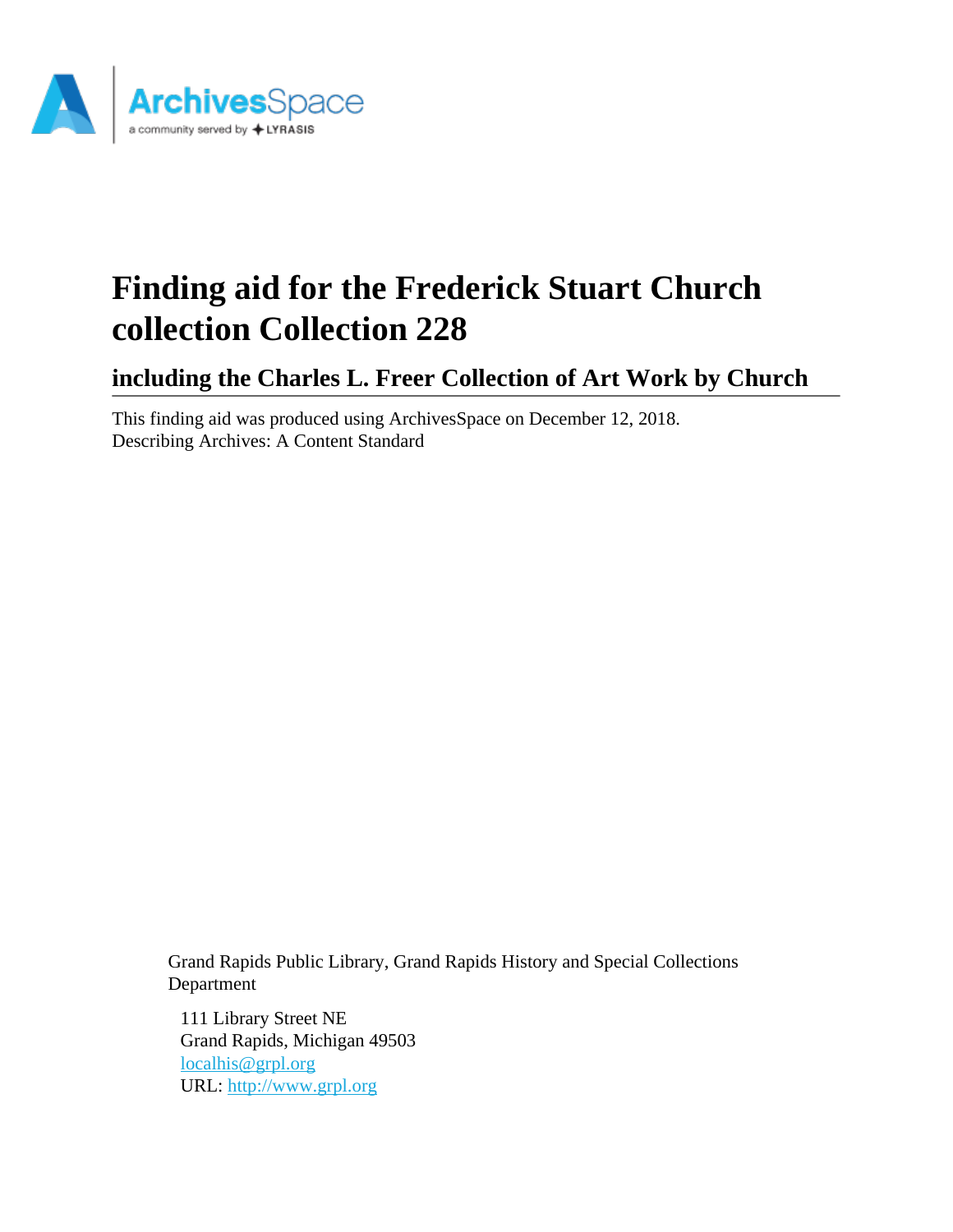## <span id="page-1-0"></span>**Table of Contents**

| 32 |
|----|
| 32 |
|    |
|    |
|    |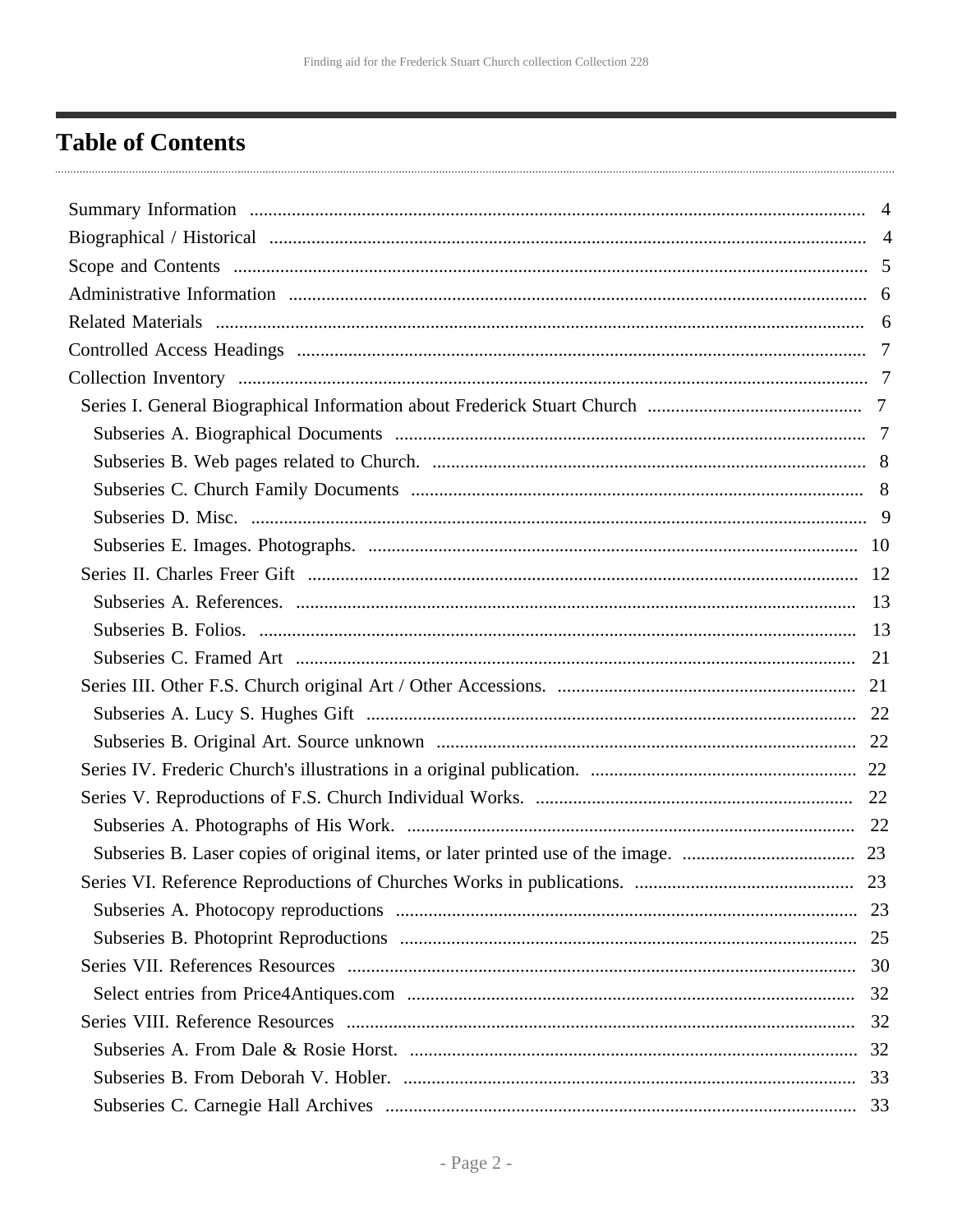| Subseries D. Miscellaneous |  |  |  |
|----------------------------|--|--|--|
|----------------------------|--|--|--|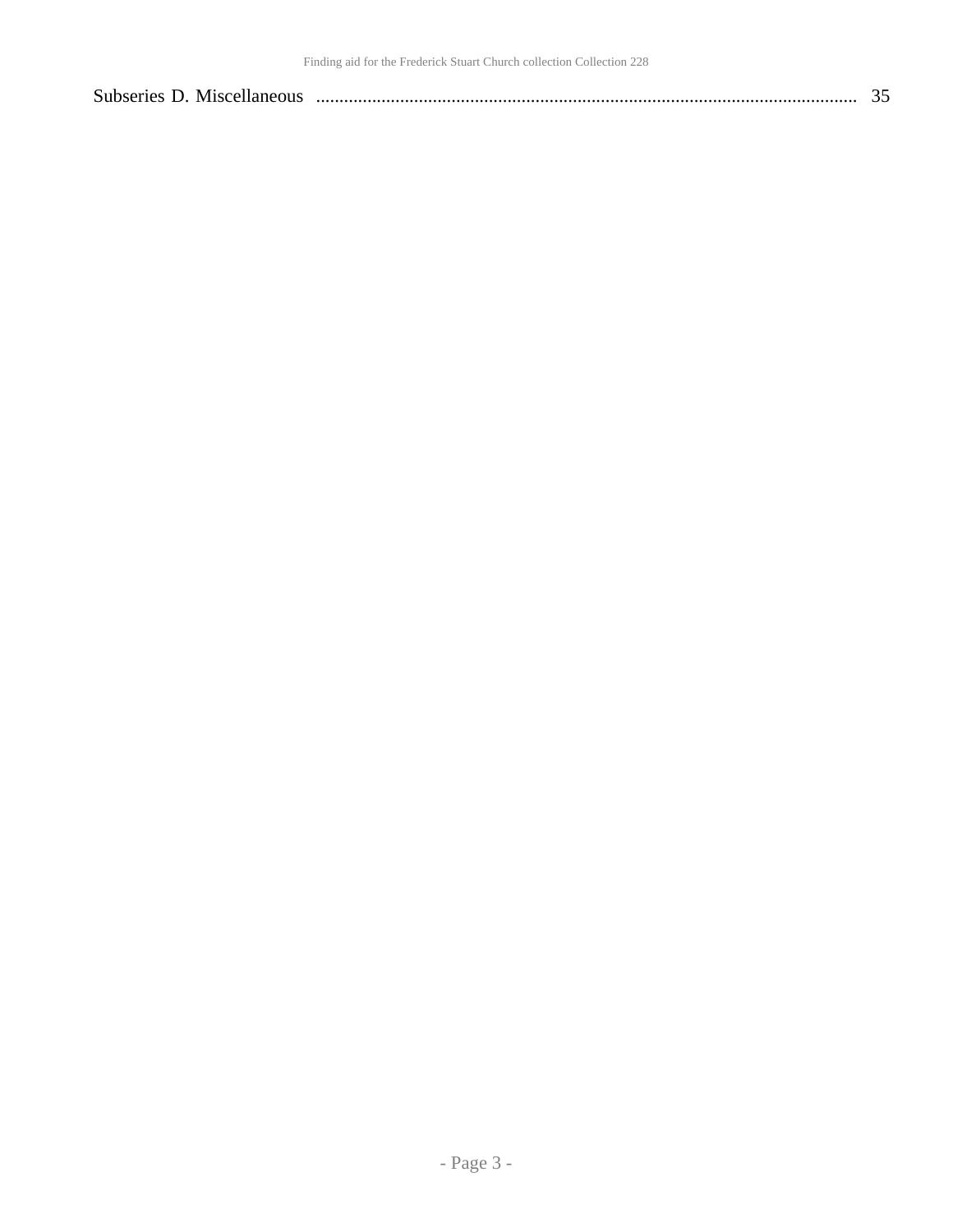## <span id="page-3-0"></span>**Summary Information**

| <b>Repository:</b>                  | Grand Rapids Public Library, Grand Rapids History and Special<br><b>Collections Department</b>                                                                                                                                                                                                                                                                                                                                                                                                                                                                                                                                                                                                                                                                                                                              |
|-------------------------------------|-----------------------------------------------------------------------------------------------------------------------------------------------------------------------------------------------------------------------------------------------------------------------------------------------------------------------------------------------------------------------------------------------------------------------------------------------------------------------------------------------------------------------------------------------------------------------------------------------------------------------------------------------------------------------------------------------------------------------------------------------------------------------------------------------------------------------------|
| <b>Title:</b>                       | Frederick Stuart Church collection                                                                                                                                                                                                                                                                                                                                                                                                                                                                                                                                                                                                                                                                                                                                                                                          |
| ID:                                 | Collection 228                                                                                                                                                                                                                                                                                                                                                                                                                                                                                                                                                                                                                                                                                                                                                                                                              |
| Date:                               | n.d.                                                                                                                                                                                                                                                                                                                                                                                                                                                                                                                                                                                                                                                                                                                                                                                                                        |
| <b>Physical Description:</b>        | 20.5 Linear Feet Five boxes plus folios, framed portraits and hanging<br>art.                                                                                                                                                                                                                                                                                                                                                                                                                                                                                                                                                                                                                                                                                                                                               |
| <b>Physical Location:</b>           | In 1999, the folios given by Freer were moved from the Rare Book<br>Room in the Reference Department to the Archives, where they could<br>be documented and cared for as part of the Local History holdings.<br>The two framed art works were hung in the Zonta Lounge until<br>they were moved with the rest of the Library's collections for the<br>2000-2003 Library Renovation project. An earlier information card,<br>undated, states that Triad previously hung over the fireplace in the<br>Reference Room (2nd floor Ryerson?) and Knowledge is Power was<br>hanging at that time on the north wall of the Browsing Room. (1st floor<br>Ryerson?). As of January 2011, Knowledge is Power is located in the<br>VanderVeen Center on the 4th floor of the library and Triad is located<br>in the 5th floor gallery. |
| Language of the<br><b>Material:</b> | English                                                                                                                                                                                                                                                                                                                                                                                                                                                                                                                                                                                                                                                                                                                                                                                                                     |
| Abstract:                           | Frederick Stuart Church (1842-1924) was an American artist who<br>was born in Grand Rapids, Michigan. This is a devised collection<br>that brings together original holdings and reference material. Most<br>significant are the paintings, sketches, etchings, reproductions and<br>photographs of work by Church that were recieved in March 1920<br>from the estate of the famous art collector and philanthropist Charles<br>Lang Freer (1854-1919).                                                                                                                                                                                                                                                                                                                                                                    |
|                                     |                                                                                                                                                                                                                                                                                                                                                                                                                                                                                                                                                                                                                                                                                                                                                                                                                             |

**^** [Return to Table of Contents](#page-1-0)

## <span id="page-3-1"></span>**Biographical / Historical**

Frederick Stuart Church (1842-2/18/1924) was the son of Thomas Brownell Church (1813?-7/31/1890) and Mary Elizabeth Church (d. 3/13/1905), daughter of Col. Stuart of Battle Creek and later Marshall, Michigan. The couple were married ca. 1841 or 1842. Thomas Church was a prominent Grand Rapids citizen, lawyer and politician and one time newspaper editor. Mrs. Church is known to have been active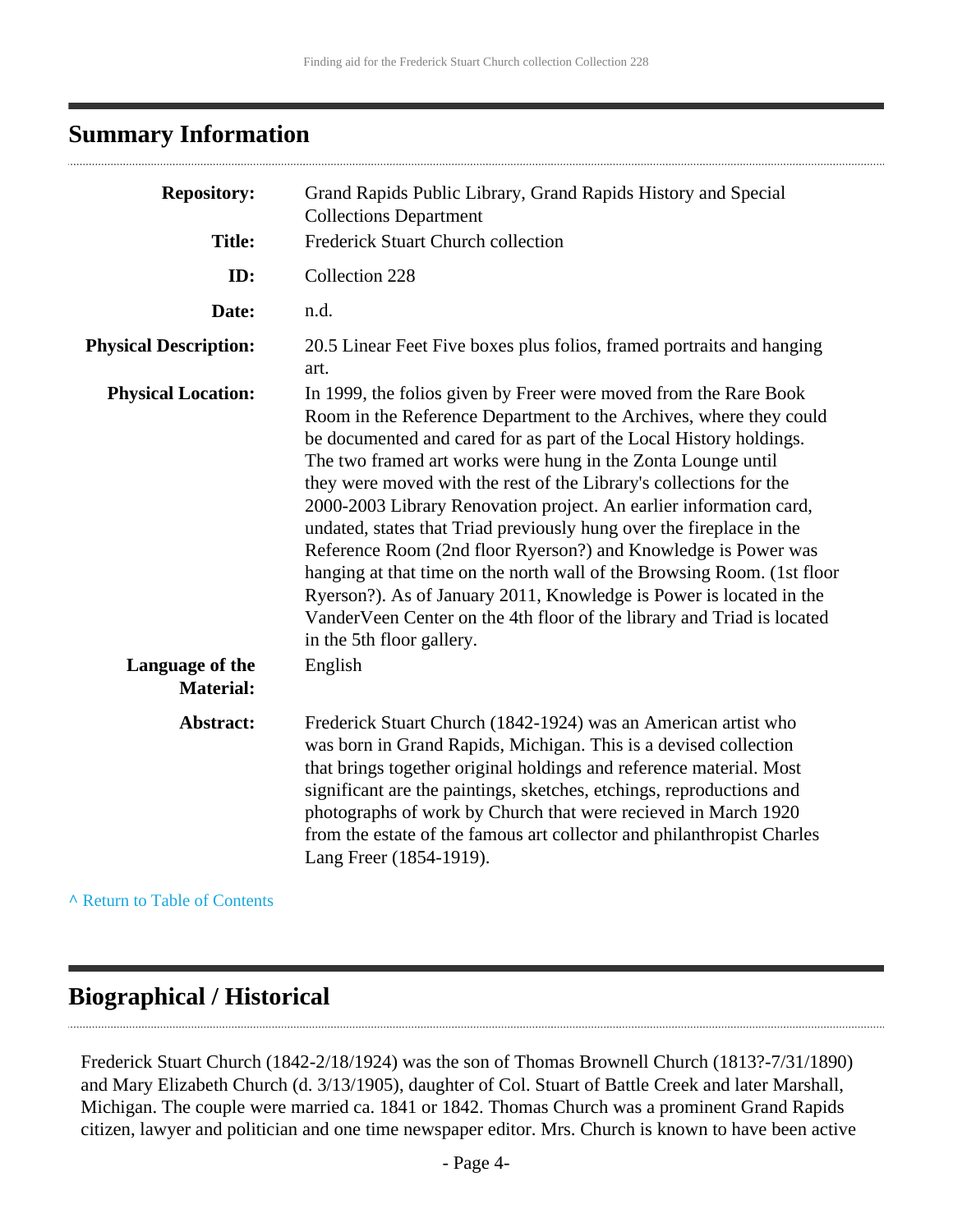in the formation of an early benevolent society which became the Female Union Charitable Assoc. (Lydens, p 571), and was for many years an organist at St. Marks Episcopal Church. Two photographs in this collection show the house which was the birthplace of Fred Church, on Louis St., and also another family home on Prospect St.

According to Baxter's History of the City of Grand Rapids, Fred Church almost suffocated to death as an infant, when the stagecoach in which he and his mother were riding overturned and he was tossed into the mud. Baxter also states that Marinus Harting (1815?-1861), a Dutch-born artist, came to Grand Rapids in 1854 and shortly after acquired two young students who were to become nationally known artists, Lawrence Earle and Frederick S. Church. Church himself states, in a letter to Grand Rapids Public Library Director Samuel Ranck, ca. 1920, that he left Grand Rapids when he was 13. He is known to have moved to Chicago in 1855, where an aunt had found him a job as a money delivery clerk for American Express Co. He held this position until he was 25, except for three years of service in Company A, Chicago Light Artillery, in the Civil War.

An 1886 certificate from the National Academy of Design, located in this collection, states that F.S. Church was certified as an academician.

This collection primarily documents the gift of Church's work from the Estate of famous art patron Charles L. Freer in 1920. Freer was a personal friend of the artist. Freer was aware that Church continued to exhibit in Grand Rapids and communicate with relatives living in Grand Rapids, including Caroline Campbell and Rebecca Richmond, who were strong patrons of the Grand Rapids Public Library. Church's letters to Campbell and Richmond, with original sketches, are found in their own collections at the Grand Rapids Public Library, but listed in the Appendix within this finding aid.

**^** [Return to Table of Contents](#page-1-0)

## <span id="page-4-0"></span>**Scope and Contents**

Frederick Stuart Church's works hang in public and and private collections throughout the country. (He should not be confused, however, with the better known Hudson River School artist Frederic Edwin Church). Church did primarily fantasy art incorporating women or children and animals. He did advertising illustrations and illustrations for several magazines of the period. Some copies of these illustrations are in this collection while others may be found in the original periodicals located in the Library's general periodicals. He did sketches on letters to family, friends, patrons and others, some of which are located in other GRPL archival collections. He is also known to have done portraits of family members, patrons and friends, which are only included in this collection within reference documents.

The Frederick Stuart Church Collection primarily documents the gift of Church's work from the Estate of famous art patron Charles L. Freer in 1920. The Freer donation includes two framed paintings, one of which is "Knowledge is Power," one of the best known of Frederick S. Church's work today. Also found are etchings, reproductions and photographs, which are currently housed in buckram folders by an apparently locally assigned volume. A list of the items assigned to each volume shows that one item was removed sometime before 1999 and its location is unknown. As other accessions of F.S. Church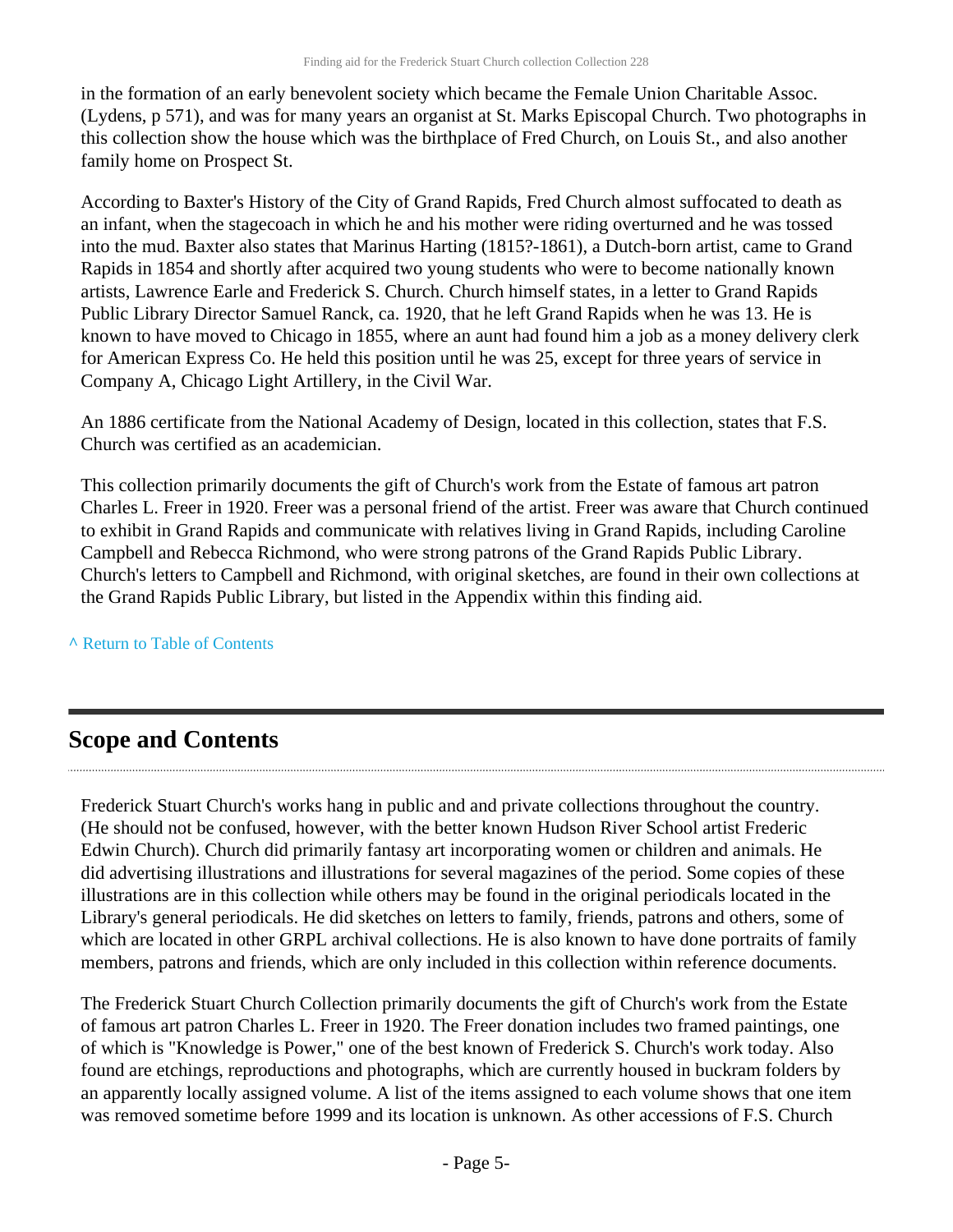materials are discovered in the Library's holdings, they are being added or documented in this collection. Also, images or items associated with the Church family continue to be discovered or better documented, often providing additional reference resources for Church researchers. Added to this collection are items found to contain illustrations of Church works, as well as copied or digital reference reproductions contributed by Church researchers Dale and Rosie Horst, Deborah V. Hobler and others.

The Archives at the Grand Rapids Public Library has objects and information of national/international significance in various collections. But, the combination of both a nationally and internationally known Grand Rapids born artist with an internationally known art patron from Detroit, Michigan, places this collection in a more national usage community.

**^** [Return to Table of Contents](#page-1-0)

## <span id="page-5-0"></span>**Administrative Information**

### **Publication Statement**

Grand Rapids Public Library, Grand Rapids History and Special Collections Department

111 Library Street NE Grand Rapids, Michigan 49503 [localhis@grpl.org](mailto:localhis@grpl.org) URL:<http://www.grpl.org>

#### **Immediate Source of Acquisition**

Charles L. Freer Estate, March 1920; Hughes, 1939/1940. Also accession number P2011.110 and various.

**^** [Return to Table of Contents](#page-1-0)

## <span id="page-5-1"></span>**Related Materials**

### **Related Materials**

Coll. 123: Caroline Campbell Collection. Includes letters from F.S. Church to Mrs. Campbell which he sometimes illustrated, plus miscellaneous information related to Church. Also, a catalog of pictures belonging to the collection of Col. Geo. G. Briggs lists #98 "Refuge" by Church.

Coll. 094: Richmond Family Collection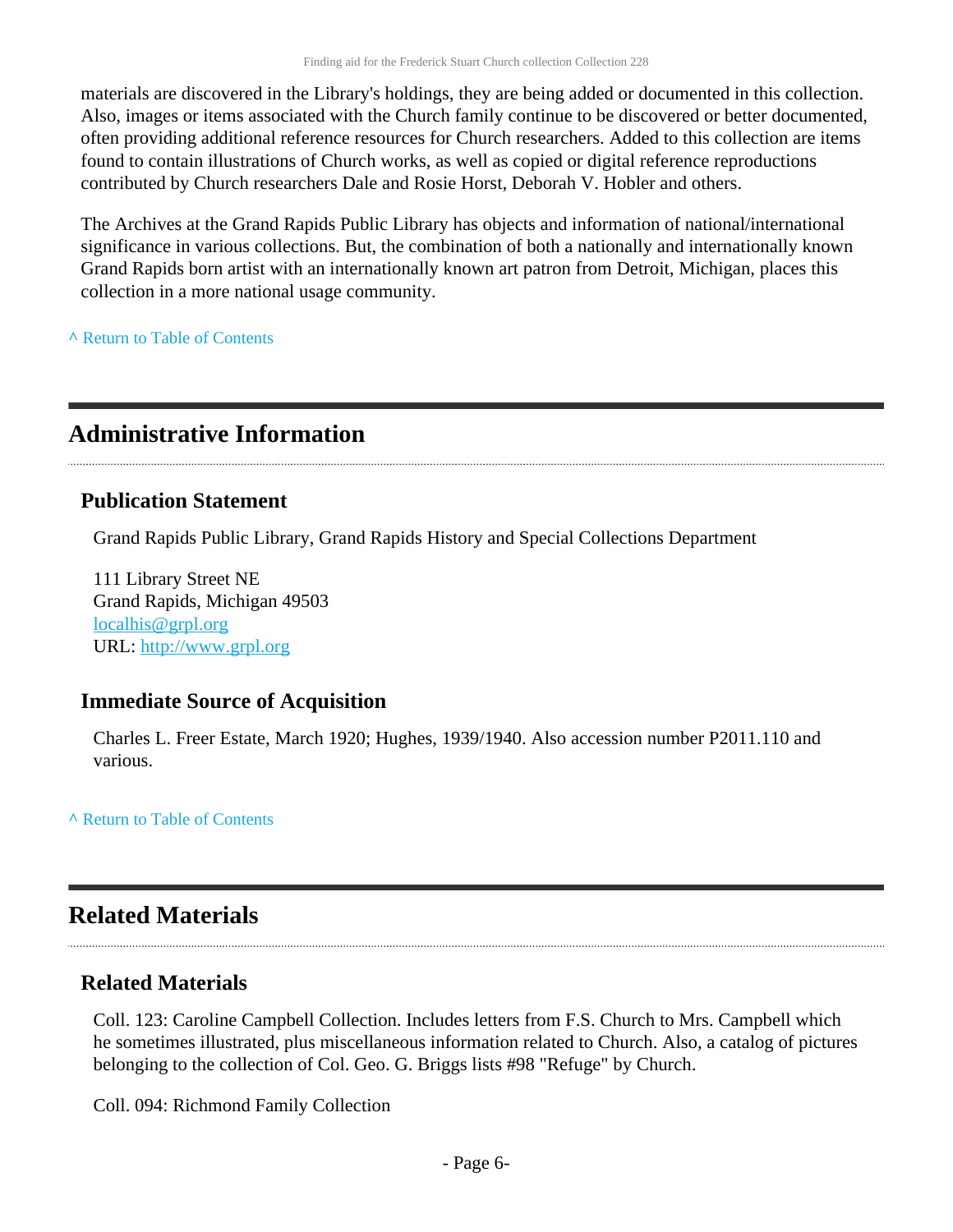Coll. 224: 1992.032 contact prints/copy negatives of two framed paintings.

Coll. 228: The Review. Aug. 1895. Has possible illustration by Church of Bird & Putti, perhaps others. Signed and unsigned illustrations by various national artists used here.

Coll. 263: Essay on Dr. Schuyler Graves references Frederick S. Church and Lawrence Earle. 263-6.

Also, the Frederick Stuart Church collection, circa 1885-1905 and the Frederick Stuart Church letters and art work, 1893-1923 at the Smithsonian Archives of American Art.

**^** [Return to Table of Contents](#page-1-0)

## <span id="page-6-0"></span>**Controlled Access Headings**

- drawings (visual works)
- paintings (visual works)
- Grand Rapids (Mich.) -- History
- Artists -- Michigan -- Grand Rapids
- Freer, Charles Lang
- Church, Frederick S. (Frederick Stuart)

## <span id="page-6-1"></span>**Collection Inventory**

### <span id="page-6-2"></span>**Series I. General Biographical Information about Frederick Stuart Church**

#### <span id="page-6-3"></span>**Subseries A. Biographical Documents**

| <b>Title/Description</b>                                                                                         | <b>Instances</b> |          |
|------------------------------------------------------------------------------------------------------------------|------------------|----------|
| [Unidentified Art Reference] give photo by Napoleon Sarony,<br>citing MacBeth Gallery Papers at the Smithsonian. | Box 1            | Folder 1 |
| Exerpt. Art and Artists of Our Time / Clarence Cook. v. 3.<br>N.Y.: Selmar Hess, 1888. pg. 285, 287.             | Box 1            | Folder 1 |
| "Collaboration, Craftsman-Style" / by Anne Stewart O'Donnell.<br>In Style 1900. pg. 38-44.                       | Box 1            | Folder 1 |
| How I Spent My Vacation / by F.S. Church. Scribners, August<br>1920, pg. 155-160.                                | Box 1            | Folder 1 |
| Molly's Sketch Book, and Mine / by Joseph Ames. In St.<br>Nicholas. V. 42, no. 2, December 1914?+                | Box 1            | Folder 1 |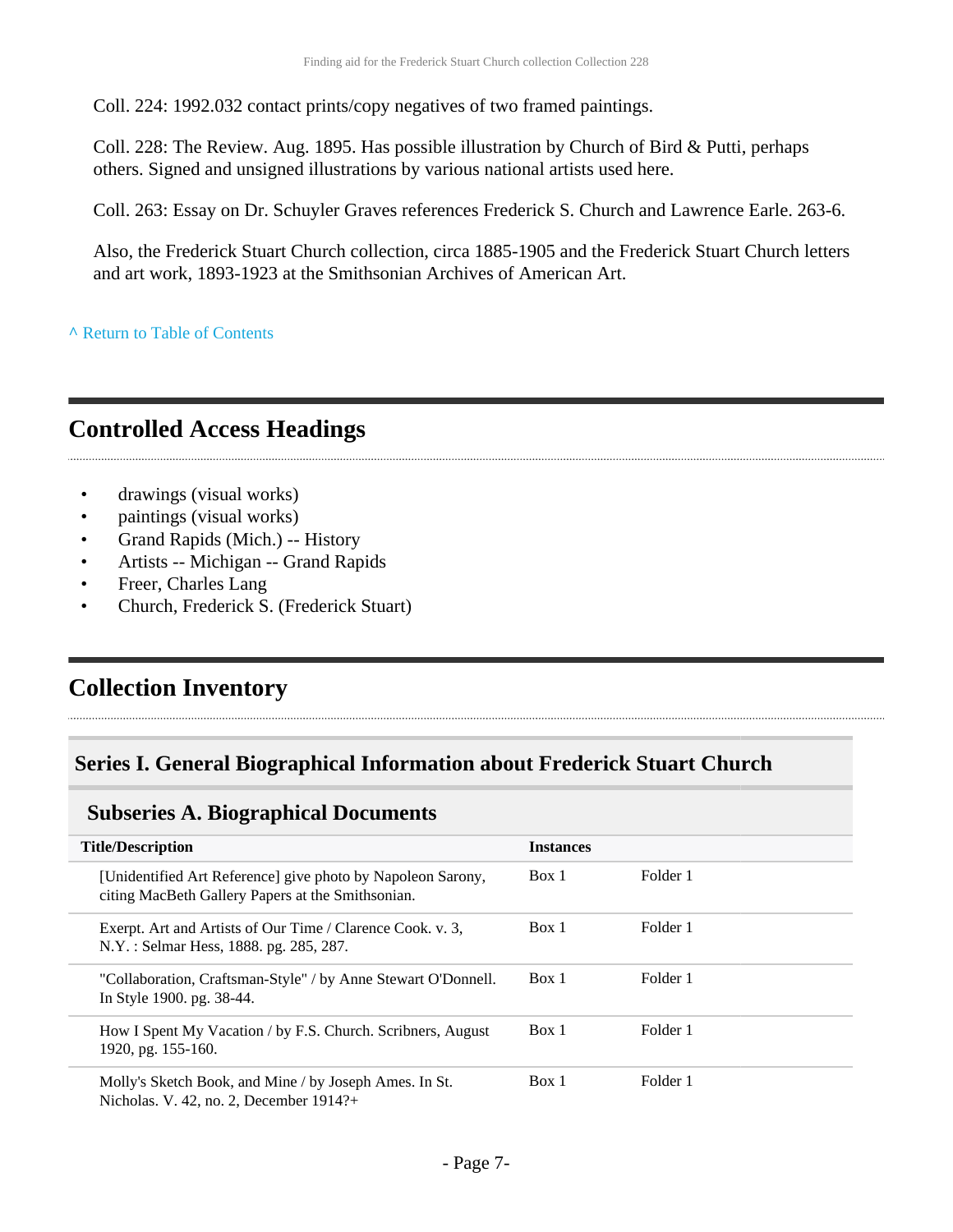| [No Title] / J. Newton Nind. Grand Rapids News, December 6,<br>1919.                                                                                                                                                     | Box 1   | Folder 1 |  |
|--------------------------------------------------------------------------------------------------------------------------------------------------------------------------------------------------------------------------|---------|----------|--|
| Copy of Death Certificate, February 20, 1924                                                                                                                                                                             | Box 1   | Folder 1 |  |
| <b>General</b>                                                                                                                                                                                                           |         |          |  |
| Includes email with info from researcher Hobler, June 25,<br>2007, and article on ashes of unknown in LA                                                                                                                 |         |          |  |
| Poster. Carnegie Hall. 2007.093                                                                                                                                                                                          | Drawer  |          |  |
| <b>General</b>                                                                                                                                                                                                           | FF.IX.E |          |  |
| Early view of this New York City streets cape at 57th<br>and xx, showing "The Carnegie Lyceum." Frederick<br>Stuart Church, as well as Eulabee Dix, had their studios/<br>residences on the 15th floor of Carnegie Hall. |         |          |  |

## <span id="page-7-0"></span>**Subseries B. Web pages related to Church.**

| <b>Title/Description</b>                                                                                                                                                                                                                                                                         | <b>Instances</b> |            |
|--------------------------------------------------------------------------------------------------------------------------------------------------------------------------------------------------------------------------------------------------------------------------------------------------|------------------|------------|
| Carnegie Hall & Artist Tenants. General articles on the history<br>of the Hall and its artist tenants.                                                                                                                                                                                           | Box 1            | Folder 1.2 |
| <b>Related Materials:</b><br><b>Related Materials</b>                                                                                                                                                                                                                                            |                  |            |
| See also an article on Eulabee Dix in Coll. 224, which<br>puts Dix, along with F.S. Church, on the 15th floor of the<br>newer of the two towers of artists studios built in 1896.<br>Wikipedia. http://en.wikipedia.org/wiki/Carnegie_Hall.<br>http://www.reference.com/search?q=Carnegie%20Hall |                  |            |
| Reference.com. "The Studios of Carnegie Hall" Carnegie Then<br>& Now section of Web site.                                                                                                                                                                                                        | Box 1            | Folder 1.2 |
| <b>General</b>                                                                                                                                                                                                                                                                                   |                  |            |
| Includes Church as one of the American artists with<br>a studio in Carnegie Hall. http://carnegiehall.org/<br>thenandnow/past/studios.html. Link no longer active<br>online 2/2008.                                                                                                              |                  |            |
| Streetscapes, 131-135 East 66th Street; its 3 blocks from First<br>Avenue, but its just like Fifth Avenue / by Christopher Gray,<br>June 6, 2004.                                                                                                                                                | Box 1            | Folder 1.2 |
| New York Times. This article specifically lists Howard Butler<br>Russell in connection with the management of Carnegie<br>properties, and with Frederick Church.                                                                                                                                 | Box 1            | Folder 1.2 |
|                                                                                                                                                                                                                                                                                                  |                  |            |

## <span id="page-7-1"></span>**Subseries C. Church Family Documents**

| <b>Title/Description</b> | <b>Instances</b> |
|--------------------------|------------------|
|--------------------------|------------------|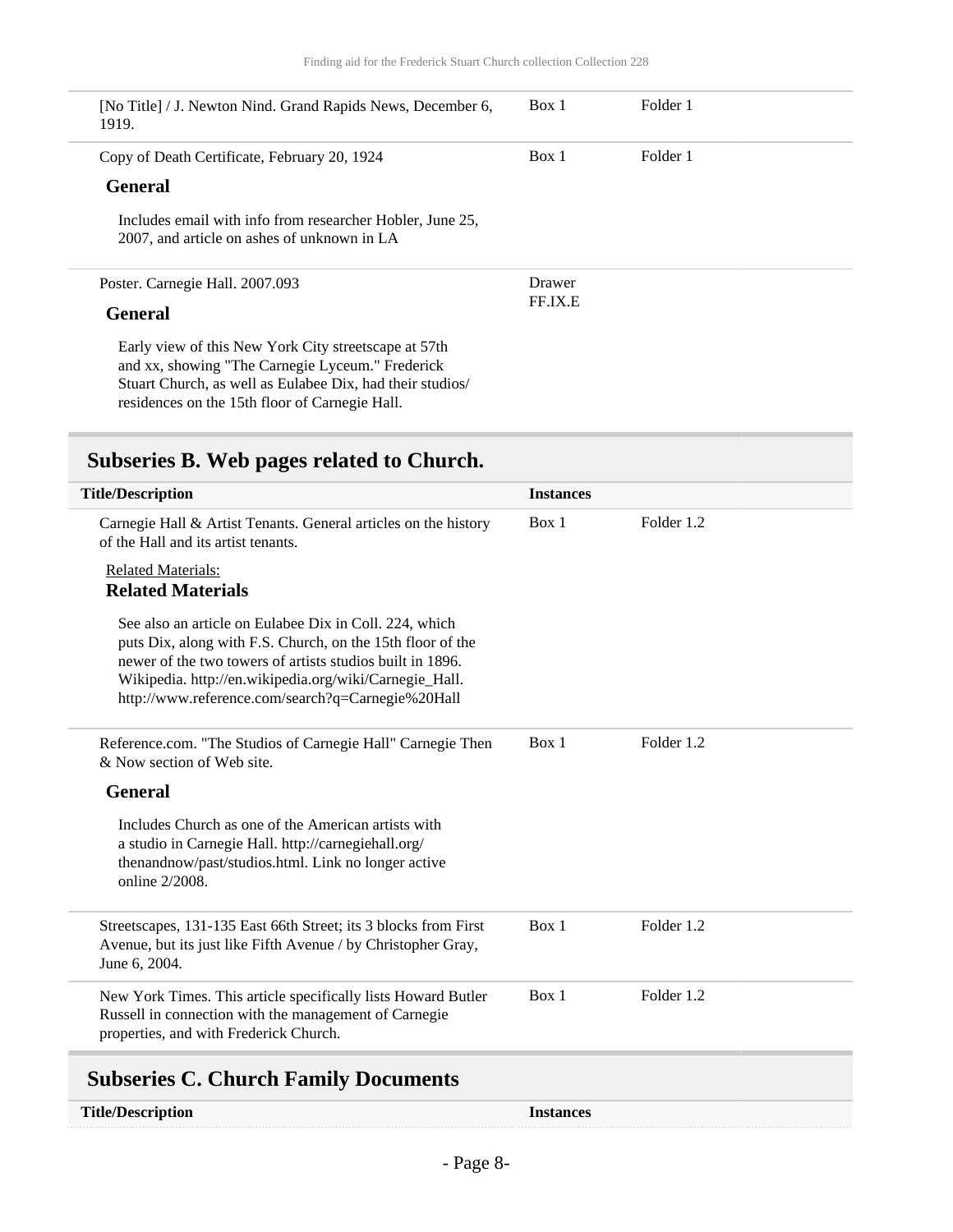Quit Claim Deed. Michael Aukney to Thomas B. Church, February 21, 1868. Acc. No. C19.A5.1

Box 1 Folder 1.3

### **Misc. Church Letters within sketches. Photocopies. (2)**

| <b>Title/Description</b>                       | <b>Instances</b> |            |
|------------------------------------------------|------------------|------------|
| Mary. January 13, 1887. Original at Winterthur | Box 1            | Folder 1.5 |
| R.S. Torrey, May 3. Original at Winterthur.    | Box 1            | Folder 1.5 |

#### **National Academy of Design, N.Y., N.Y.**

| <b>Title/Description</b>                        | <i><u><b>Instances</b></u></i> |
|-------------------------------------------------|--------------------------------|
| Certificate. F.S. Church, May, 1886. Oversized. | Box 5                          |

### **F.S. Church / by Barnet Phillips.**

| <b>Title/Description</b>                                                                                                                                                                | <b>Instances</b> |          |
|-----------------------------------------------------------------------------------------------------------------------------------------------------------------------------------------|------------------|----------|
| F.S. Church / by Barnet Phillips. In Harper's Weekly,<br>1893-10-07                                                                                                                     | Box 1            | Folder 3 |
| Date: 1893-10-07                                                                                                                                                                        |                  |          |
| <b>General</b>                                                                                                                                                                          |                  |          |
| Photocopy, with an illustration showing him seated with<br>a work on an easel in front of him "F.S. Church in his<br>studio". Church's studio was in Carnegie Hall in New<br>York City. |                  |          |

# <span id="page-8-0"></span>**Subseries D. Misc.**

| <b>Title/Description</b>                                                                                                                                                     | <b>Instances</b> |          |  |
|------------------------------------------------------------------------------------------------------------------------------------------------------------------------------|------------------|----------|--|
| Church's Models. Pictures of a Tragedy" / Edwards<br>Park. Smithsonian Magazine, February 1999. http://<br>www.smithsonianmag.si.edu/sn/issues99/feb99/<br>object_feb99.html | Box 1            | Folder 8 |  |

#### **Biographical / Historical**

Re Evelyn Nesbit "Girl in the Swing", posed for Frederick S. Church" ca. 1901

### **Information related to Frederick S. Church Accessions**

| <b>Title/Description</b> | <b>Instances</b> |          |
|--------------------------|------------------|----------|
| Charles L. Freer gift.   | Box 1            | Folder 6 |
| Related Materials:       |                  |          |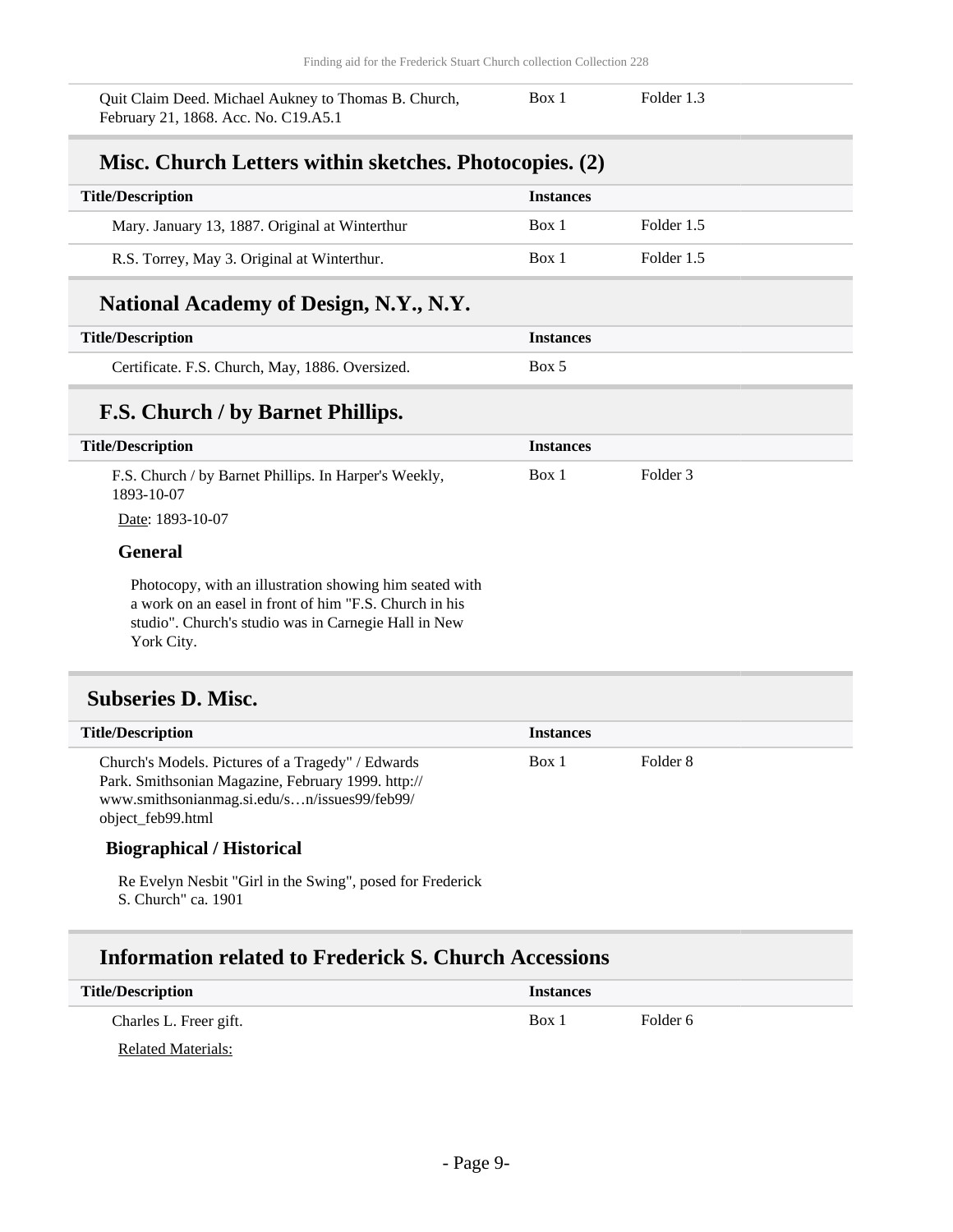#### **Related Materials**

See also 228-1-7 for Freer. Bulk of Coll. 228. Charles Lang Freer [biographical information sheet, source Box 1 Folder 6

unknown]

### **Non-Freer Accessions.**

#### **General**

Does not include library copied materials or book transfers within the Library.

<span id="page-9-0"></span>

| <b>Title/Description</b>                                                                                                                                                                                                                                                                                                                                                                                                                      | <b>Instances</b> |                     |  |
|-----------------------------------------------------------------------------------------------------------------------------------------------------------------------------------------------------------------------------------------------------------------------------------------------------------------------------------------------------------------------------------------------------------------------------------------------|------------------|---------------------|--|
| Lucy S. Hughes.                                                                                                                                                                                                                                                                                                                                                                                                                               | Box 1            | Folder <sub>7</sub> |  |
| <b>General</b>                                                                                                                                                                                                                                                                                                                                                                                                                                |                  |                     |  |
| No list of the "sketches of the late Fred S. Church" said<br>to have been given by Hughes has been found to date.<br>Nor is it clear if the sketches were those created by Mr.<br>Church or if they were, in fact, sketch portraits of the<br>artist himself. Hughes gift is presumed to be present in<br>the materials found, but their gift may be attributed to<br>others, rather than Hughes, due to the lack of specific<br>information. |                  |                     |  |
| Samuel Ranck. Letters, illustrated.                                                                                                                                                                                                                                                                                                                                                                                                           | Box 1            | Folder <sub>7</sub> |  |
| <b>Related Materials:</b><br><b>Related Materials</b>                                                                                                                                                                                                                                                                                                                                                                                         |                  |                     |  |
| Sketch of Pandora. Possibly in Coll. 109, but not found<br>to date. May have been a personal gift from Church,<br>rather than a library accession, possibly still with<br>Ranck's family.                                                                                                                                                                                                                                                     |                  |                     |  |
| Carolyn Campbell. (Mrs. James H.)                                                                                                                                                                                                                                                                                                                                                                                                             | Box 1            | Folder <sub>7</sub> |  |
| <b>Related Materials:</b><br><b>Related Materials</b>                                                                                                                                                                                                                                                                                                                                                                                         |                  |                     |  |
| See Coll. 123                                                                                                                                                                                                                                                                                                                                                                                                                                 |                  |                     |  |
| Rebecca Richmond                                                                                                                                                                                                                                                                                                                                                                                                                              | Box 1            | Folder <sub>7</sub> |  |
| <b>Related Materials:</b><br><b>Related Materials</b>                                                                                                                                                                                                                                                                                                                                                                                         |                  |                     |  |
| See Coll. 094                                                                                                                                                                                                                                                                                                                                                                                                                                 |                  |                     |  |
| Purchase Accession. P2001.110. See in this collection.                                                                                                                                                                                                                                                                                                                                                                                        | Box 1            | Folder <sub>7</sub> |  |
| <b>Subseries E. Images. Photographs.</b>                                                                                                                                                                                                                                                                                                                                                                                                      |                  |                     |  |
| <b>Title/Description</b>                                                                                                                                                                                                                                                                                                                                                                                                                      | <b>Instances</b> |                     |  |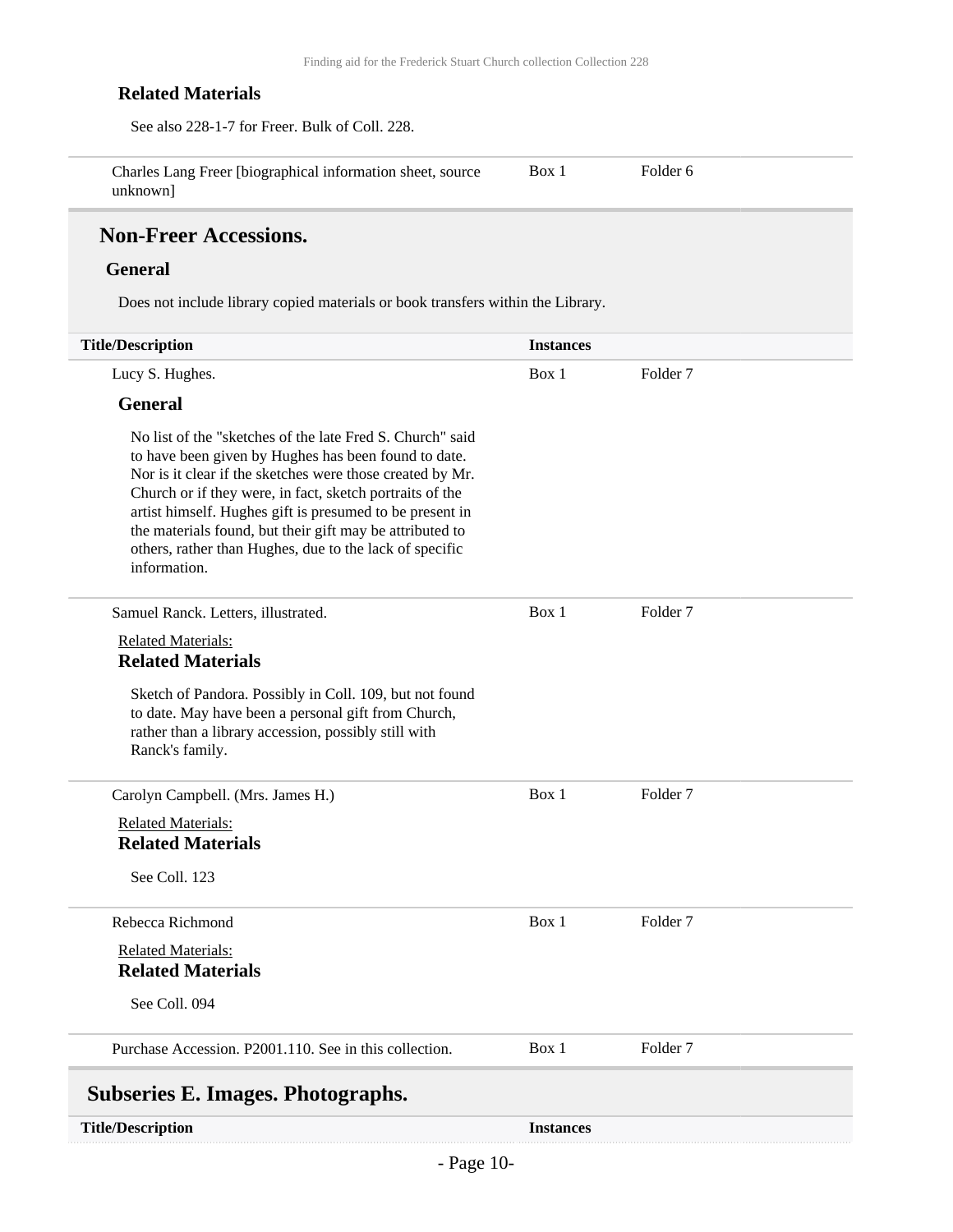Box 5

May 14-28, 1924 Memorial Exhibit of works by Frederick Stuart Church. Monument Square Building, 2-10 Monroe Ave. West side of Fulton St. Park, at Sheldon and Monroe.

#### **Biographical / Historical**

Formerly believed to have been held at the library, the Church memorial exhibit is the last exhibit which the Grand Rapids Art Association held in the Monument Square Building. The Association occupied that building from 1917 to 1924, before moving to the Pike House on Fulton Street. The Pike House became the Grand Rapids Art Gallery, until they moved to the federal Post Office Building on Pearl St. in 1981.

"Exhibition of Paintings and Etchings by Mr. Fred S. Church." Box 5

#### **General**

Photos are a gift of Mrs. James Campbell, and the identification information on these photos is believed to be in her hand.

#### Processing Information: **Processing Information**

Formerly housed in Coll. 54-1. Oversized.

### **Images of the exhibit room, with the paintings hanging on the wall.**

| <b>Title/Description</b>                                                                                                         | <b>Instances</b> |
|----------------------------------------------------------------------------------------------------------------------------------|------------------|
| No. 1. Knowledge is Power / Mermaid & Sea Wolf. / Care of<br>Etchings/ Mr. Church's portrait also shown.                         | Box 5            |
| No. 2. Portrait of Mr. Church.                                                                                                   | Box 5            |
| <b>General</b>                                                                                                                   |                  |
| [Includes another view of above (Knowledge is Power,<br>at least), but more distant, and directly toward the<br>Church portrait] |                  |
| No. 3. Care of Etchings / Proof of ? / Cold War ? / Twilight /<br>Cybil                                                          | Box 5            |
| No. 4. [Titles missing] "Retalcation"?                                                                                           | Box 5            |
| <b>General</b>                                                                                                                   |                  |
| [Images shows a fireplace decorated with greenery, and<br>a framed item. Other framed items on the wall.                         |                  |
| No. 5. The Viking's Daughter                                                                                                     | Box 5            |
| No. 6. Finis! Vikings Daughter / Beauty & the Beast.                                                                             | Box 5            |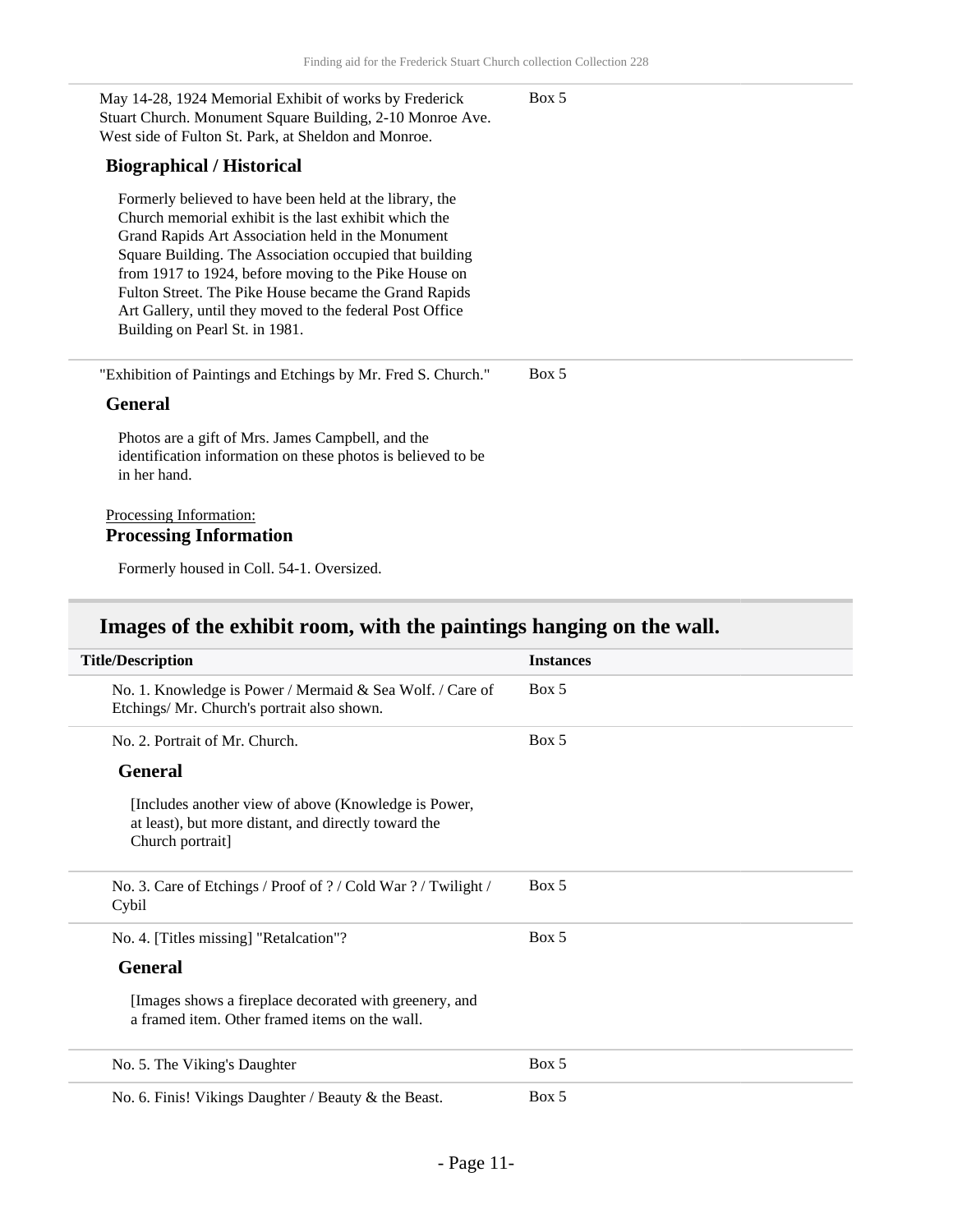## **Church Family images, photocopies**

#### Related Materials: **Related Materials**

See Coll. 054, Box 24, Folder 25

| <b>Title/Description</b>                                                                                                                                 | <b>Instances</b> |                     |  |
|----------------------------------------------------------------------------------------------------------------------------------------------------------|------------------|---------------------|--|
| 1) Christopher A. / Geo. F. Parlow, photographer, New<br>Bedford, Mass. Portrait photo of old man.                                                       | Box 1            | Folder <sub>4</sub> |  |
| 2) Rebecca Tucker / Geo. F. Parlow, photographer, New<br>Bedford, Mass. Portrait photo of older woman, same size as<br>above.                            | Box 1            | Folder 4            |  |
| 3) Mary Almy / Geo. F. Parlow, photographer, New Bedford,<br>Mass. Portrait photo of mature woman.                                                       | Box 1            | Folder 4            |  |
| 4) Christopher. Portrait photo of boy.                                                                                                                   | Box 1            | Folder 4            |  |
| 5) Cousin Mary A. Church of New Bedord, Mass. at<br>Christopher's sheep ranch, West Virginia.                                                            | Box 1            | Folder 4            |  |
| 6) Cousin Christopher Church, West Virginia sheep ranch.<br>Interior view of Parlor; Christopher lounging in a chair with<br>one leg over the chair arm. | Box 1            | Folder 4            |  |
| 10) Hon. T.B. Church, died 1891. (Thomas B.) Printed image<br>cut from an unknown printed composite photo.                                               | Box 1            | Folder 4            |  |
| Houses(2). Photocopies.                                                                                                                                  | Box 1            | Folder 5            |  |
| Photo. B.D. Jackson, photographer. F.S. Church Birthplace.<br>Louis near Spring and Fulton                                                               | Box 3            | Folder 1            |  |
| Processing Information:                                                                                                                                  |                  |                     |  |
| <b>Processing Information</b>                                                                                                                            |                  |                     |  |
| Formerly 054-6-24                                                                                                                                        |                  |                     |  |
| Photo. Church family home, 71 Prospect N.E.                                                                                                              | Box 3            | Folder <sub>2</sub> |  |
| Processing Information:                                                                                                                                  |                  |                     |  |
| <b>Processing Information</b>                                                                                                                            |                  |                     |  |
| Formerly 054-14-1, but probably from Carolyn Campbell.                                                                                                   |                  |                     |  |
| "Remodel Homestead: new owner of artist Church's old home<br>to modernize" GR Herald, April 18, 1920.                                                    | Box 3            | Folder <sub>2</sub> |  |
| A Return to Table of Contents                                                                                                                            |                  |                     |  |

## <span id="page-11-0"></span>**Series II. Charles Freer Gift**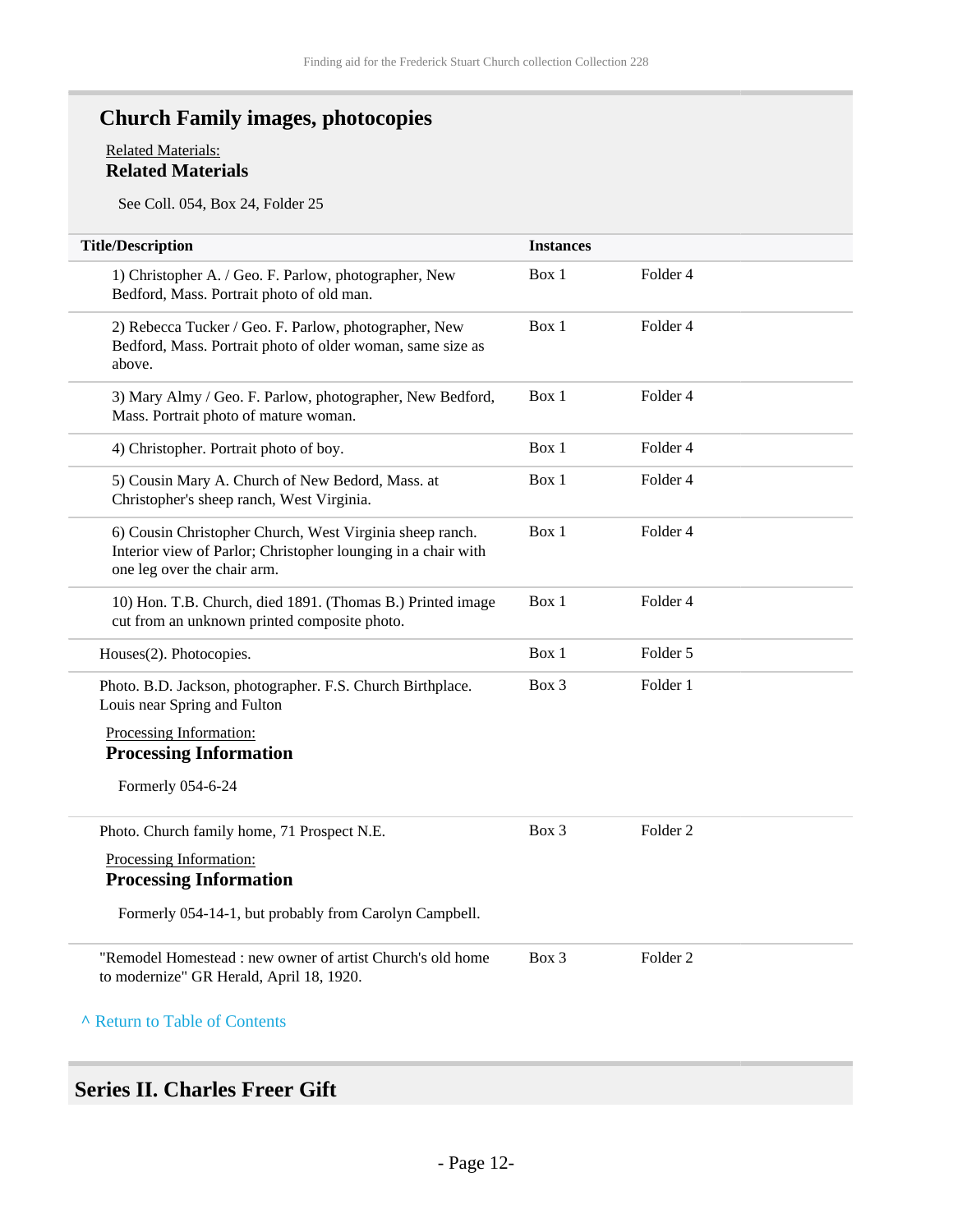| <b>Title/Description</b> |                                                                                                                                           | <b>Instances</b> |                     |
|--------------------------|-------------------------------------------------------------------------------------------------------------------------------------------|------------------|---------------------|
|                          | Information on Charles L. Freer                                                                                                           | Box 1            | Folder <sub>7</sub> |
|                          | Letter to Samuel Ranck RE Chas. L. Freer will/gift. Photocopy.                                                                            | Box 1            | Folder 7            |
|                          | "Charles Lang Freer: An American Aesthete in the Gilded Era" /<br>Nichols Clark. In American Art Journal, v. 11, no. 4, Oct/Aug.<br>1979. | Box 1            | Folder <sub>7</sub> |
|                          | Exerpt. Freer: A Legacy of Art / Thomas Lawton, Linda<br>Merrill. Washington: Smithsonian; N.Y.: Abrams, 1993.                            | Box 1            | Folder <sub>7</sub> |
|                          | Typed reference sheet on Freer.                                                                                                           | Box 1            | Folder <sub>7</sub> |

### <span id="page-12-0"></span>**Subseries A. References.**

### <span id="page-12-1"></span>**Subseries B. Folios.**

## **Frederick S. Church Etchings &, Sketches, V. 1. [small sized] Acc. No.**

| <b>Title/Description</b>                                                                               | <b>Instances</b> |
|--------------------------------------------------------------------------------------------------------|------------------|
| 1. (Bird and Bear) c'87. 7.5 x 12.5 cm. (3 x 5 inches)                                                 | <b>Box ES1</b>   |
| 2. Charles Lamb's Essay on Roast Pig. N.Y. '83. Trial proof.                                           | Box ES1          |
| 3. (Cupid and Bird) o'83 Has: "A Chilly Day"-in pencil, top<br>left on interior mat.                   | Box ES1          |
| 4. The Devil in the Ink. Trial proof.                                                                  | <b>Box ES1</b>   |
| 5. The Elf.                                                                                            | Box ES1          |
| 6. (Girl) Trial proof.                                                                                 | Box ES1          |
| 7. (Head of Girl) Trial proof.                                                                         | <b>Box ES1</b>   |
| 8. Hoop Frog. Trial proof of Hop Frog.                                                                 | Box ES1          |
| 9. The Mermaid. Mermaid and Sea Horse. Published in Art<br>Review. Experimental proof.                 | <b>Box ES1</b>   |
| 10. (Mermaid and Fish.)                                                                                | <b>Box ES1</b>   |
| 11. Out for the Morning Bath. Proof of one of my first<br>etchings. Etched in zinc.                    | Box ES1          |
| 12. Pandora. Trail proof.                                                                              | <b>Box ES1</b>   |
| 13. (Row of Owls.) One of my early etchings-about the only<br>impression. I think the only one.        | <b>Box ES1</b>   |
| 14. (The Shepherdess.) N.Y. '81. One of my early etchings,<br>plate destroyed. Dissatisfied with face. | <b>Box ES1</b>   |
| $15.$ (Sphynx.)                                                                                        | Box ES1          |
| 16. (Tossing Hair.)                                                                                    | Box ES1          |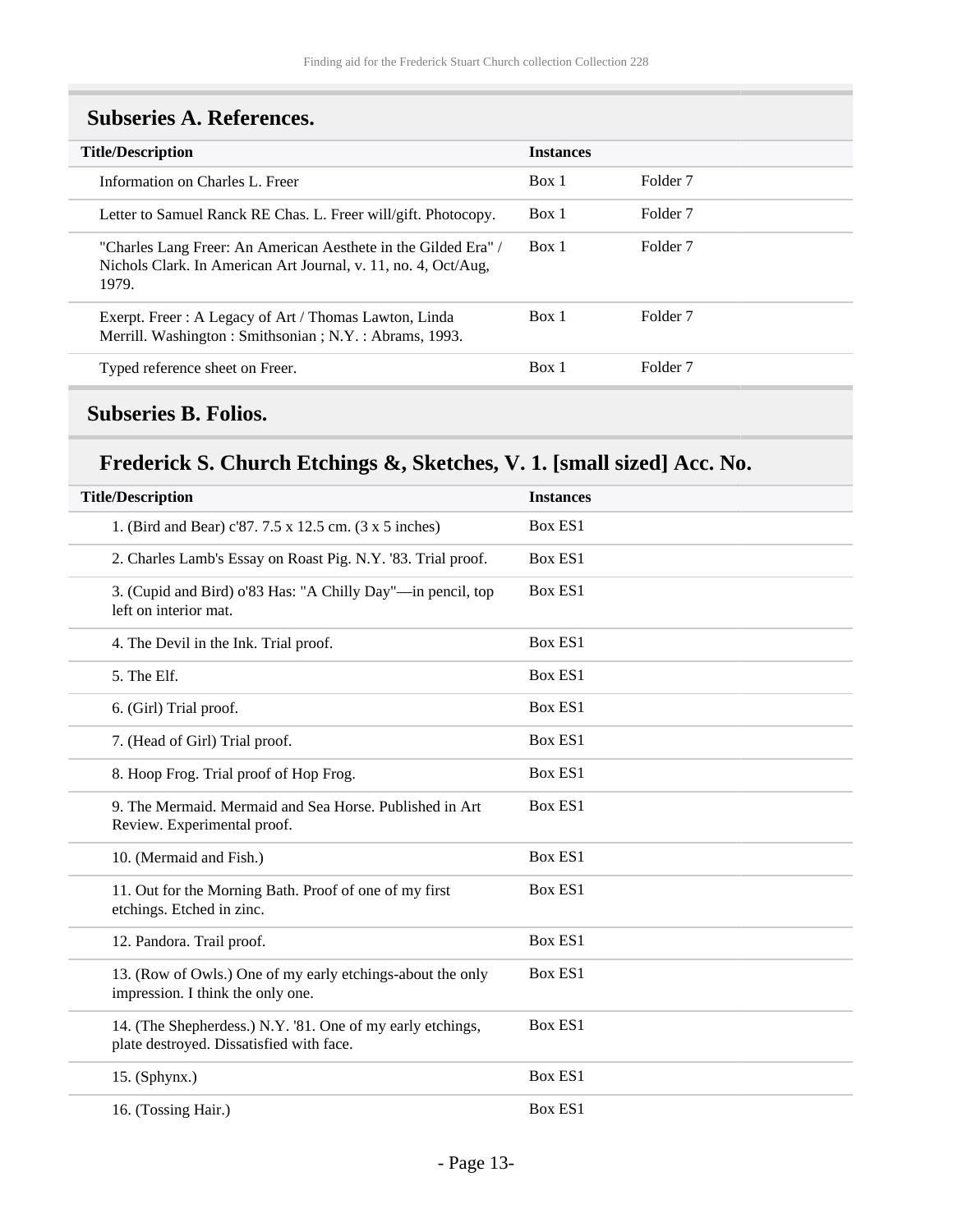| 17. "We meet thee like a pleasant though, when such are<br>wanted." $N.Y. c'82.$ | Box ES1 |
|----------------------------------------------------------------------------------|---------|
| 18. Witch's Daughter. Trial proof. 17 proofs taken of this<br>plate.             | Box ES1 |
| 19. (Woman and Rose.)                                                            | Box ES1 |
| 20. Ye Fiddler Crab.                                                             | Box ES1 |

### **Frederick S. Church Etchings &, Sketches, V. 2. [Larger sized] Acc. No. 226324.**

| <b>Title/Description</b>                                                                  | <b>Instances</b> |
|-------------------------------------------------------------------------------------------|------------------|
| 1. Dreamers. Trail proof.                                                                 | Box ES2          |
| 2. Dreamers. 1st impression, showing condition of plate.                                  | Box ES2          |
| 3. Dreamers. 2nd impression.                                                              | Box ES2          |
| 4. Dreamers. 3rd impression.                                                              | Box ES2          |
| 5. Dreamers. 4th impression.                                                              | Box ES2          |
| 6. Dreamers. Tracing of the Dreamer.                                                      | Box ES2          |
| 7. (Goat and Satyr.) Trial proof from picture in A.C. Stewart<br>collection. Mrs. Morgan. | Box ES2          |
| 8. Market Day. N.Y. '82                                                                   | Box ES2          |
| 9. Pastoral.                                                                              | Box ES2          |
| 10. Meeting. N.Y. '88. $3rd \frac{1}{2}$ tone.                                            | Box ES2          |
| 11. The Reverie. N.Y. '82. Only 6 impressions. Plate<br>destroyed.                        | Box ES2          |
| 12. The Rose of Pain. Trial proof. Plate never finished. N.Y.<br>'82.                     | Box ES2          |
| 13. Subdued. N.Y. c'86. Trial proof-lions to be taken out.                                | Box ES2          |
| 14. (Turtles.) N.Y.                                                                       | Box ES2          |
| 15. (Young Woman with Arms Extended Toward a Dove.) '87                                   | Box ES2          |

### **Frederick S. Church Etchings &, Sketches, V. 3 [Very Large Folio. Acc. No. 226325.**

| <b>Title/Description</b>                                     | <b>Instances</b> |
|--------------------------------------------------------------|------------------|
| 1. The Hard Heart. N.Y.'84. Pencil sketch.                   | Box ES3          |
| 2. The Hard Heart, N.Y.'84.                                  | Box ES3          |
| 3. Lesson in Wisdom. '83. Has in reverse print in image, top | Box ES3          |

center: Destroyed May 11/90. F.S. Church.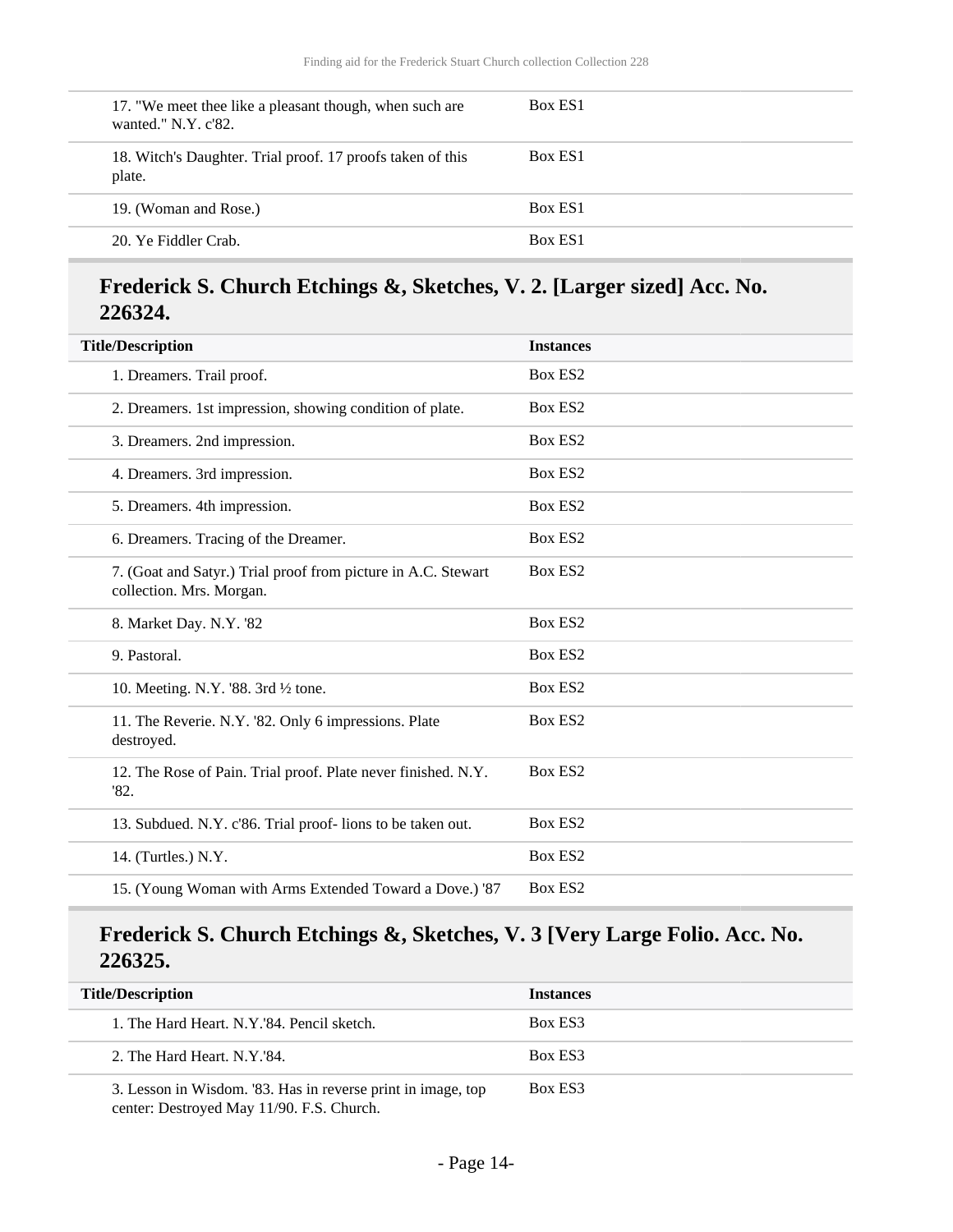#### 4. Lesson in Wisdom. N.Y. '83.

#### Box ES3

#### **General**

[Enclosed mat. Has: Copyright by F.S. Church, N.Y. 1883.—bottom right on image. Has: Compliments of F.S. Church | To Mr. Chas. L. Freer"—bottom left on print sheet. Has: A Lesson in Wisdom | F.S. Church to Mr. C.L. Freer".—Bottom left on mat.

| 5. Silence.                             | Box ES3 |
|-----------------------------------------|---------|
| 6. Silence.                             | Box ES3 |
| 7. Silence.                             | Box ES3 |
| 8. (Young woman holding lion by chain). | Box ES3 |

### **Frederick S. Church Etchings &, Sketches, V. 4. [Small & large sized sketches mixed together in large sized folio. Some are missing mats.] Acc. No. 226326.**

| <b>Title/Description</b>                                                                                                                                              | <b>Instances</b> |
|-----------------------------------------------------------------------------------------------------------------------------------------------------------------------|------------------|
| 1. American Illustrators by F. Hopkinson Smith. Sketch.                                                                                                               | Box ES4          |
| 2. American Illustrators. I took this proof without the lettering.<br>Think the figure one of my best on copper. Soft ground and<br>dry point- principally the first. | Box ES4          |
| 3. Day Dreams. 1st impression, soft ground etching.                                                                                                                   | Box ES4          |
| 4. Day Dreams.                                                                                                                                                        | Box ES4          |
| 5. Day Dreams.                                                                                                                                                        | <b>Box ES4</b>   |
| 6. Day Dreams. '89 with girl's head in margin.                                                                                                                        | Box ES4          |
| 7. Day Dreams. N.Y. '89 with girl's head in margin.                                                                                                                   | Box ES4          |
| 8. Day Dreams. N.Y. '89 with girl's head in margin.                                                                                                                   | Box ES4          |
| 9. Day Dreams. 2nd impression of soft ground etching. Bitten<br>by Mr. Freer the great American pie biter.                                                            | Box ES4          |
| 10. (Girl and the Stork.) Sketch made on English tissue paper<br>over a soft ground. N.Y. '92.                                                                        | Box ES4          |
| 11. (Girl and the Stork.) 1st imprint.                                                                                                                                | Box ES4          |
| 12. (Girl and the Stork.) 2nd imprint plate in same condition-<br>more pressure.                                                                                      | Box ES4          |
| 13. (Girl and the Stork.) 3rd imprint after dry pointing. C'92.                                                                                                       | Box ES4          |
| 14. (Girl and the Stork.) 4th impression. C'92.                                                                                                                       | Box ES4          |
| 15. Sketch for Etching Club. Catalogue. N.Y. '90. [Woman<br>kneeling with flower in bowl, facing tiger.]                                                              | Box ES4          |
| 16. Sketch for Etching Club. Catalogue. C'90 1st impression.                                                                                                          | Box ES4          |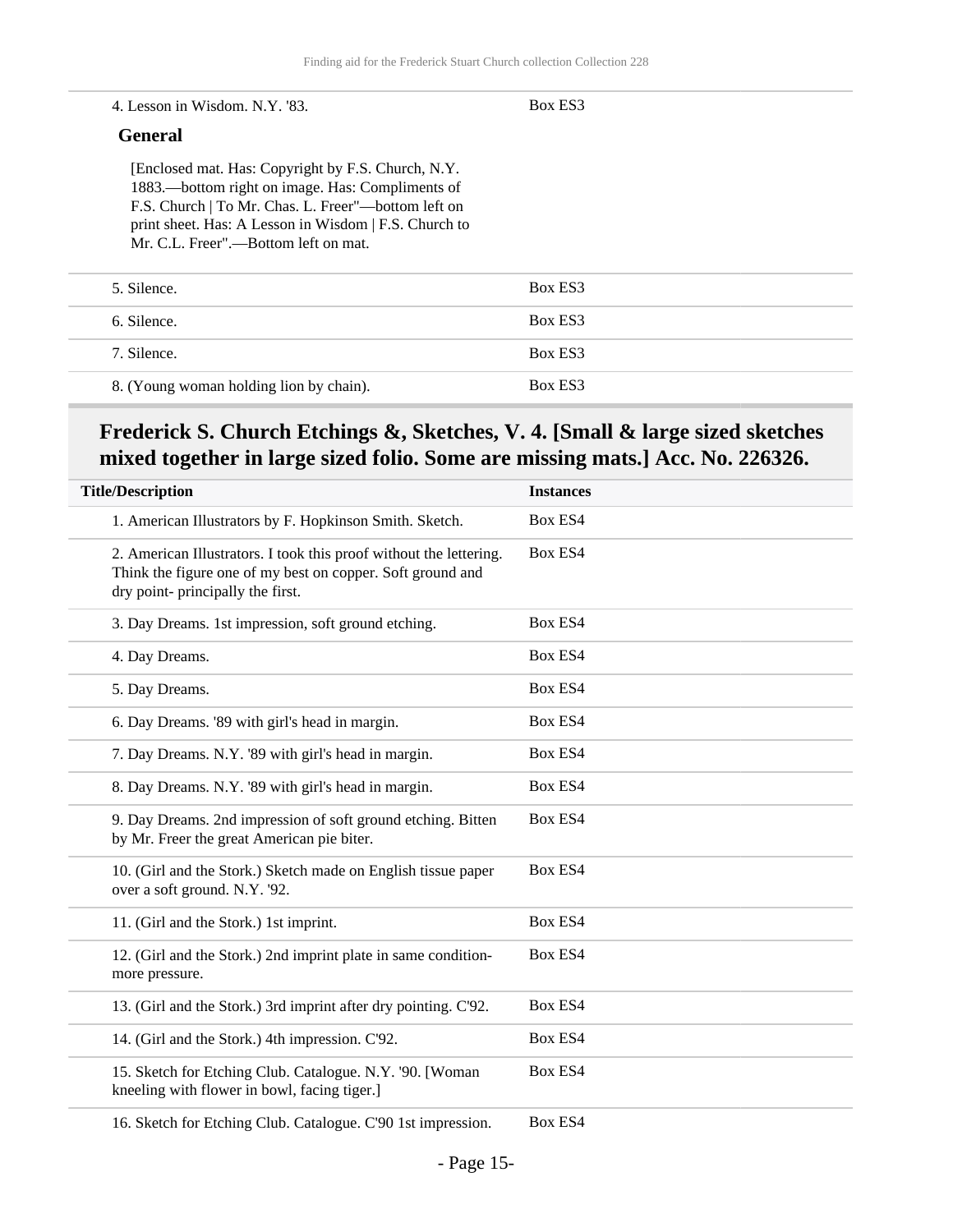| 17. Sketch for Etching Club. Catalogue. 1st proof from printer.<br>$C90$ .                | Box ES4 |
|-------------------------------------------------------------------------------------------|---------|
| 18. Sketch for Etching Club. Catalogue. C'90. 2nd impression.                             | Box ES4 |
| 19. Sketch for Etching Club. Catalog. C'90. 3d impression.                                | Box ES4 |
| 20. Sketch for Etching Club. Catalogue. C'90. 4th impression.                             | Box ES4 |
| 21. The Song. N.Y. '92. 1st impression, too light a pressure,<br>ink pulled out of lines. | Box ES4 |
| 22. The Song. N.Y. '92. 2d impression, proper pressure.                                   | Box ES4 |
| 23. The Song. N.Y.'92. 3d imprint, dry pointed.                                           | Box ES4 |

### **Frederick S. Church Photographs. 1 vol. Only. [Formerly R7561.C47p] Various sizes. Acc. No. 226322**

| <b>Title/Description</b>                                                                                                                                                                                                                                                                                                                                                                 | <b>Instances</b> |
|------------------------------------------------------------------------------------------------------------------------------------------------------------------------------------------------------------------------------------------------------------------------------------------------------------------------------------------------------------------------------------------|------------------|
| 1. A Cold Wave. C'89. N.Y.'90. [Photo of his drawing or<br>etching]                                                                                                                                                                                                                                                                                                                      | <b>Box PH1</b>   |
| 2. Day Dreams. From original picture in oil.                                                                                                                                                                                                                                                                                                                                             | <b>Box PH1</b>   |
| 3. The Enchantress. From original painting in oil.                                                                                                                                                                                                                                                                                                                                       | <b>Box PH1</b>   |
| <b>General</b>                                                                                                                                                                                                                                                                                                                                                                           |                  |
| Has: Printed for C.L. Freer-bottom right on image.<br>Image is very small, mounted on a very large board.<br>Has: KURTZ-imprinted in board bottom left under<br>image.                                                                                                                                                                                                                   |                  |
| 4. Knowledge is Power                                                                                                                                                                                                                                                                                                                                                                    | <b>Box PH1</b>   |
| <b>General</b>                                                                                                                                                                                                                                                                                                                                                                           |                  |
| Dedicated to the College Girls of American   From the<br>original painting in oil.   F.S. Church.—Bottom left on<br>board under image. Also has a sketch of a lion stalking.<br>Image shows a woman seated on a stone(?) bench,<br>wearing cap & gown, among 5 lions. Has: F.S. Church  <br>Copyright. N.Y. '89-Bottom left in image. Has: Printed<br>C.L. Freer.—Bottom right in image. |                  |
| 5. Knowledge is Power.                                                                                                                                                                                                                                                                                                                                                                   | <b>Box PH1</b>   |
| <b>General</b>                                                                                                                                                                                                                                                                                                                                                                           |                  |
| [Nos. 5 through 7 are the same image as above, with<br>some overpainting of the image. These are all mounted<br>on a front board, one is loose. The Boards have 2 lion<br>heads and a female head, bottom left.                                                                                                                                                                          |                  |
| 6. As Above.                                                                                                                                                                                                                                                                                                                                                                             | <b>Box PH1</b>   |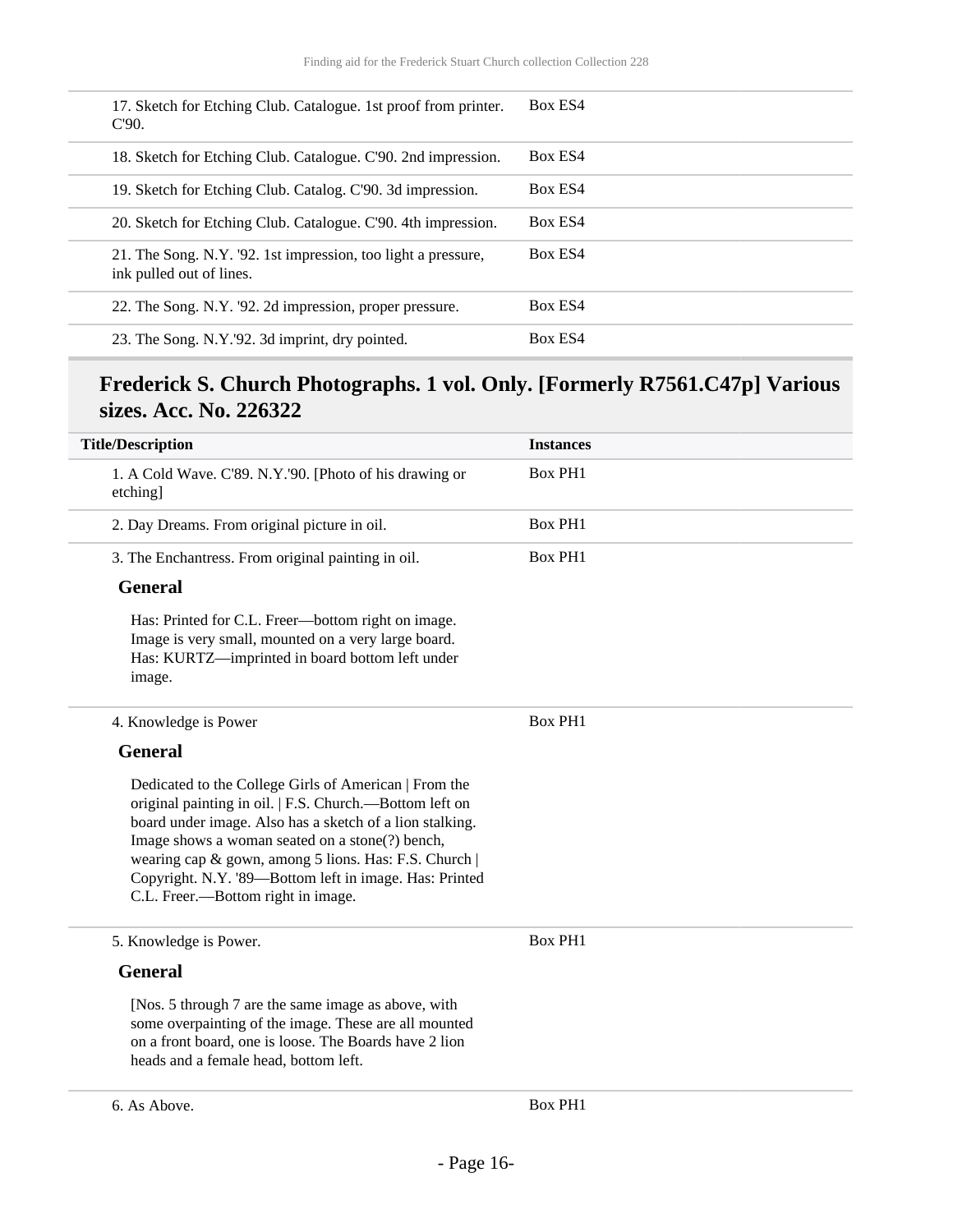| 7. As above.                                                                                                                                                                                                                                                                    | <b>Box PH1</b> |
|---------------------------------------------------------------------------------------------------------------------------------------------------------------------------------------------------------------------------------------------------------------------------------|----------------|
| 8. A Reminiscence   From original painting in oil                                                                                                                                                                                                                               | <b>Box PH1</b> |
| <b>General</b>                                                                                                                                                                                                                                                                  |                |
| F.S. Church   Mr. Freer. Compliments of the Artists—<br>Bottom left, over image and on to mat. Bottom right in<br>image: F.S. church, N.Y. 89. Copyright. Shows head of<br>woman with ribbon holding hair, side view.                                                           |                |
| 9. The Sorceress. [From the original painting                                                                                                                                                                                                                                   | <b>Box PH1</b> |
| <b>General</b>                                                                                                                                                                                                                                                                  |                |
| F.S. Church.—bottom center on board, which also has<br>a lion sketch bottom right. Bottom right on image: F.S.<br>Church   Copyright. N.Y. 89  F.S. church. Shows woman<br>with crystal ball(?) among 3 lions. Has: Print for Mr.<br>C.L. Freer-bottom left in image.           |                |
| 10. The Sorceress.   From original painting                                                                                                                                                                                                                                     | <b>Box PH1</b> |
| <b>General</b>                                                                                                                                                                                                                                                                  |                |
| Mr. C Freer compliments of F.S. Church. This version<br>shows the young woman with 4 looming crocodiles.<br>"F.S. Church. N.Y. '88-bottom left in image.                                                                                                                        |                |
| 11. F.S. Church   Twilight from the original in collection of<br>W.J. Evans, N.Y.                                                                                                                                                                                               | <b>Box PH1</b> |
| <b>General</b>                                                                                                                                                                                                                                                                  |                |
| Mr. C.L. Freer, compliments of F.S. Church. Shows a<br>scantily clad young lady riding on the back of an own,<br>with the wind blowing around. [List dates this one '88<br>and the next '87, but no date is seen on this one, and the<br>'88 date is send on 12.                |                |
| 12. As above.                                                                                                                                                                                                                                                                   | <b>Box PH1</b> |
| 13. The Vikings Daughter                                                                                                                                                                                                                                                        | <b>Box PH1</b> |
| <b>General</b>                                                                                                                                                                                                                                                                  |                |
| From original painting   Mr. C.L. Freer compliments of<br>F.S. Church.--bottom left on board. Has Copyright.<br>F.S. Church, N.A.   N.Y. 8(?).   F.S. Church. -bottom<br>right in image. Has: From original in collection of Mr.<br>John Galatly, N.Y.--- Bottom left in image. |                |

### **Frederick S. Church Reproductions, v. 1 [Formerly R7561.C47r] Acc. No. 226327**

**Title/Description Instances**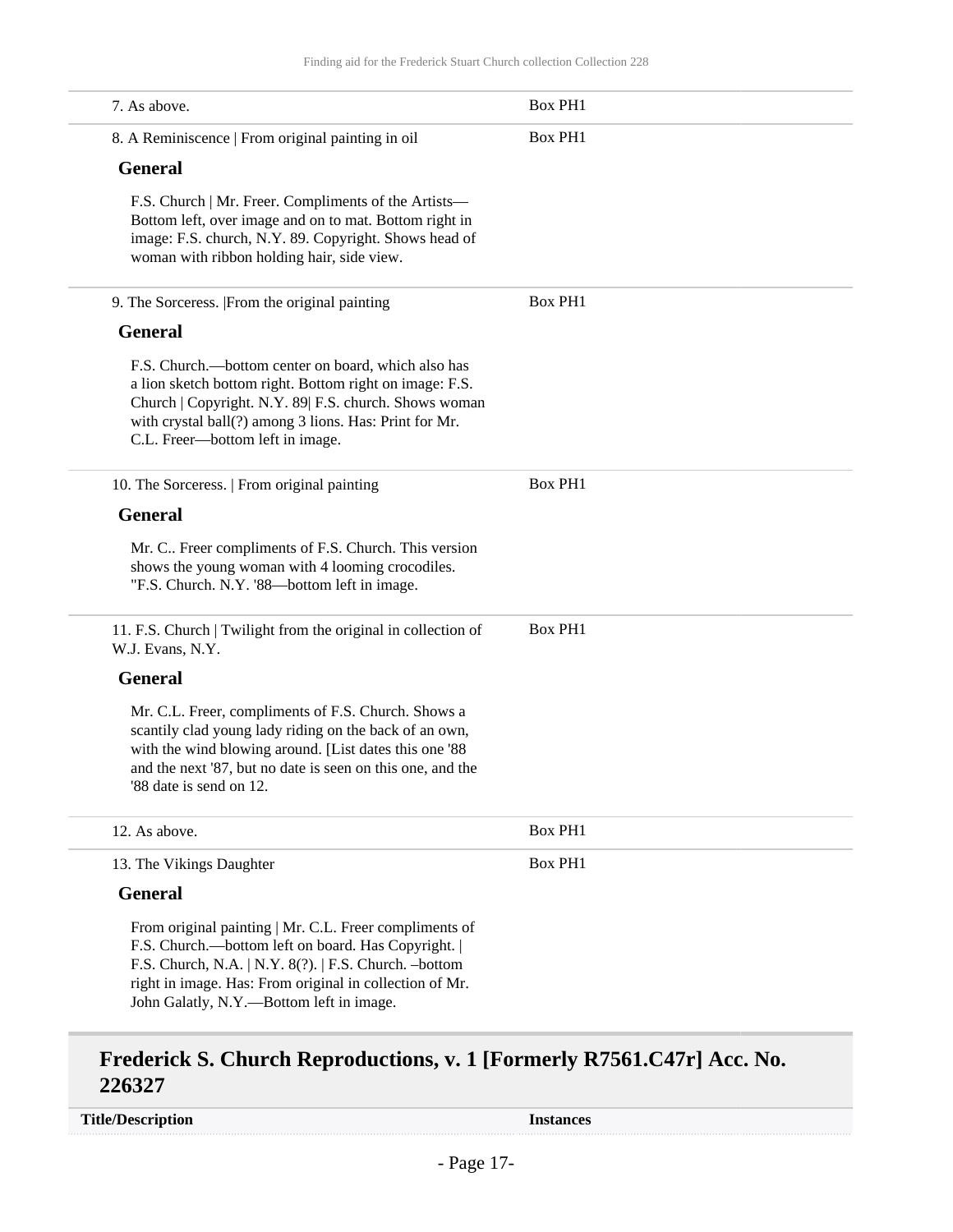| 1. Afternoon Tea. From the original in water color.                         | Box R1 |
|-----------------------------------------------------------------------------|--------|
| 2. Beneath the Sea. From the original painting in oil. N.Y. '87.            | Box R1 |
| 3. Desolation. From the original in water color. N.Y. '86.                  | Box R1 |
| 4. The Dog Matinee. A Decorative panel in oil. N.Y. c'91.                   | Box R1 |
| 5. The Fog. From the original painting in oil. N.Y. '89.                    | Box R1 |
| 6. The Gleaner. From original painting in oil. N.Y. c'86.                   | Box R1 |
| 7. The Gleaner. Design copyrighted N.Y. '86. Sketch for<br>painting in oil. | Box R1 |
| 8. The King's Flamingoes. From original painting in oil. N.Y.<br>'83.       | Box R1 |
|                                                                             |        |
| 9. The Mourner. Sketch Club sketch. N.Y.'83.                                | Box R1 |
| 10. Who Are You? From the original painting in oil. N.Y.c'85.               | Box R1 |

## **Frederick S. Church Reproductions, v. 2 Acc. No. 226328.**

| <b>Title/Description</b>                                                                                                                                                                                              | <b>Instances</b>   |
|-----------------------------------------------------------------------------------------------------------------------------------------------------------------------------------------------------------------------|--------------------|
| 1. From some pen and ink illustrations to a fairy story.                                                                                                                                                              | Box R <sub>2</sub> |
| 2. A Glimpse thro' the mist. N.YH. '87, also. Idyl.                                                                                                                                                                   | Box R <sub>2</sub> |
| 3. Great Expectations/ From original in water color, also.<br>Sketch from Nature. From a water color sketch. 2 pictures on<br>1 mount.                                                                                | Box R <sub>2</sub> |
| 4. Idyl. From the original painting in oil. The original of this<br>was bought by Mr. Louis Prang of Boston and was one of his<br>publications.                                                                       | Box R <sub>2</sub> |
| 5. Idyl. N.Y. '97, also. White Peacock. From original paintings<br>in oil. 2 pictures on 1 mount.                                                                                                                     | Box R2             |
| 6. Little Bo-Peep, N.Y. '89. From original water color.                                                                                                                                                               | Box R <sub>2</sub> |
| 7. Our Artist. N.Y. '85. From original painting in oil.                                                                                                                                                               | Box R <sub>2</sub> |
| 8. Seven Ages of Man. N.Y. '83. Painting for illustration in a<br>work published by Lippincott Co., Philadelphia in '83. Mrs.<br>B.N. Mitchill compliments of FSC Copy of a print made from<br>original illustration. | Box R <sub>2</sub> |
| 9. Swing. N.Y. '91. Also, See-Saw. N.Y. c'91. Original in oil.<br>2 pictures on 1 mount.                                                                                                                              | Box R <sub>2</sub> |
| 10. Water Lily. N.Y. '86. The original one was an illustration<br>made for J.B. Lippincott Co. Philadelphia and painted in<br>brown.                                                                                  | Box R <sub>2</sub> |
| Physical Location: This item marked missing 5/17/68                                                                                                                                                                   |                    |

## **Frederick S. Church Reproductions, v. 3. Acc. No. 226329.**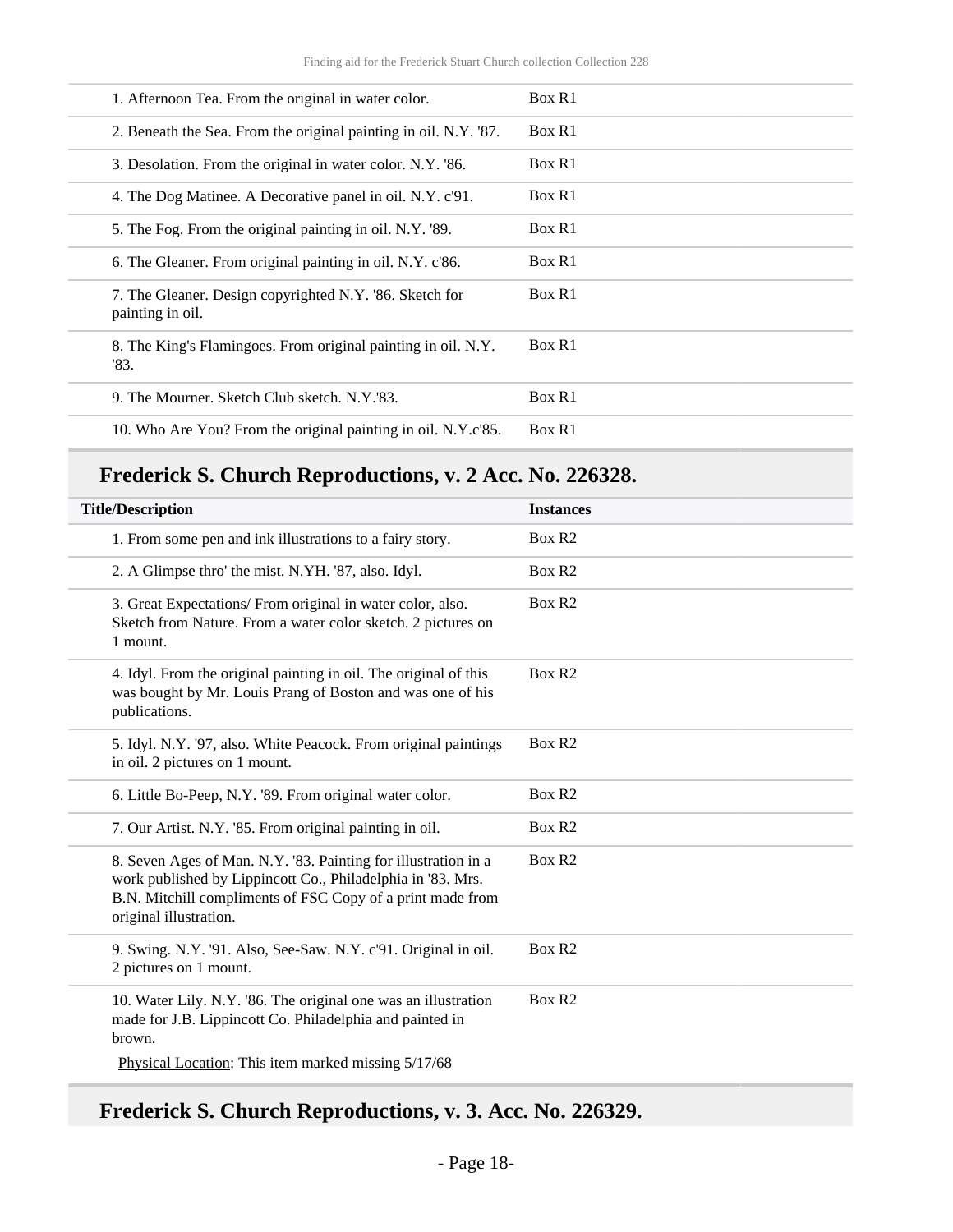| <b>Title/Description</b>                                                                                                                                 | <b>Instances</b>   |
|----------------------------------------------------------------------------------------------------------------------------------------------------------|--------------------|
| 1. April Showers. N.Y.'c85. From original painting in oil.                                                                                               | Box R <sub>3</sub> |
| 2. The Cold Wave. N.Y. c'89. From the original water color.<br>With marginal sketches.                                                                   | Box R <sub>3</sub> |
| 3. The Enchanted Monarch. N.Y.'90. also, Young Cubs. From<br>original painting in oil, 2 pictures on one mount.                                          | Box R <sub>3</sub> |
| 4. From a sketch from Nature in Water Color, N.Y. also,<br>Struggle of Love, c. '80. From an original painting in water<br>color. 2 pictures on 1 mount. | Box R <sub>3</sub> |
| 5. Ideal Head, the Month of May, and A Reminiscence. N.Y.<br>c'92, c'89. From original painting in oil. 2 pictures on 1 mount.                           | Box R <sub>3</sub> |
| 6. Idyl N.Y. c'90. From a water color, also, November. From<br>the original oil painting. 2 pictures on 1 mount.                                         | Box R <sub>3</sub> |
| 7. The Lotus Eater. N.Y.'84. Sketch for painting.                                                                                                        | Box R <sub>3</sub> |
| 8. A Pastoral. N.Y.'84. From a pencil sketch.                                                                                                            | Box R <sub>3</sub> |
| 9. A sketch from nature. N.Y.'87. also, The Temptation.N.Y.<br>c'81. From original in water color. 2 pictures on 1 mount.                                | Box R <sub>3</sub> |
| 10. The Water Lily. N.Y. c'90. Also, Idyl. N.Y. '89. From<br>original paintings in oil.                                                                  | Box R <sub>3</sub> |

## **Frederick S. Church Reproductions, v. 4. Acc. No. 226330**

| <b>Title/Description</b>                                                                                                                                            | <b>Instances</b> |
|---------------------------------------------------------------------------------------------------------------------------------------------------------------------|------------------|
| 1. Decorative panel. N.Y. '87. From original oil The<br>Enchantress, also. The Yellow Rose, N.Y. c'90. From the<br>original painting in oil. 2 pictures on 1 mount. | Box R4           |
| 2. Holly, N.Y. c'95. From original in oil, also, Lesson in<br>Wisdom, N.Y. c'90. From original water color. 2 pictures on 1<br>mount.                               | Box R4           |
| 3. (Holly)                                                                                                                                                          | Box R4           |
| 4. (Holly) N.Y. '91. (Profile of girl, similar to that used in<br>sketch "Holly" only the holly decoration is missing.)                                             | Box R4           |
| 5. Ideal Head. N.Y. c'84. Also, Scraping an Acquaintance.<br>N.Y. c'87. From originals in oil. 2 pictures on 1 mount.                                               | Box R4           |
| 6. Ideal Head. N.Y. '91, '80. From originals in oil. 2 pictures<br>on 1 mount.                                                                                      | Box R4           |
| 7. Ideal Head. N.Y. '91. From original paintings in oil, 2<br>pictures on 1 mount.                                                                                  | Box R4           |
| 8. In the Woods. A picture in water color, also, Idyl, N.Y. '90.<br>Also, The Surrender. From paintings in oil. 3 pictures on 1<br>mount.                           | Box R4           |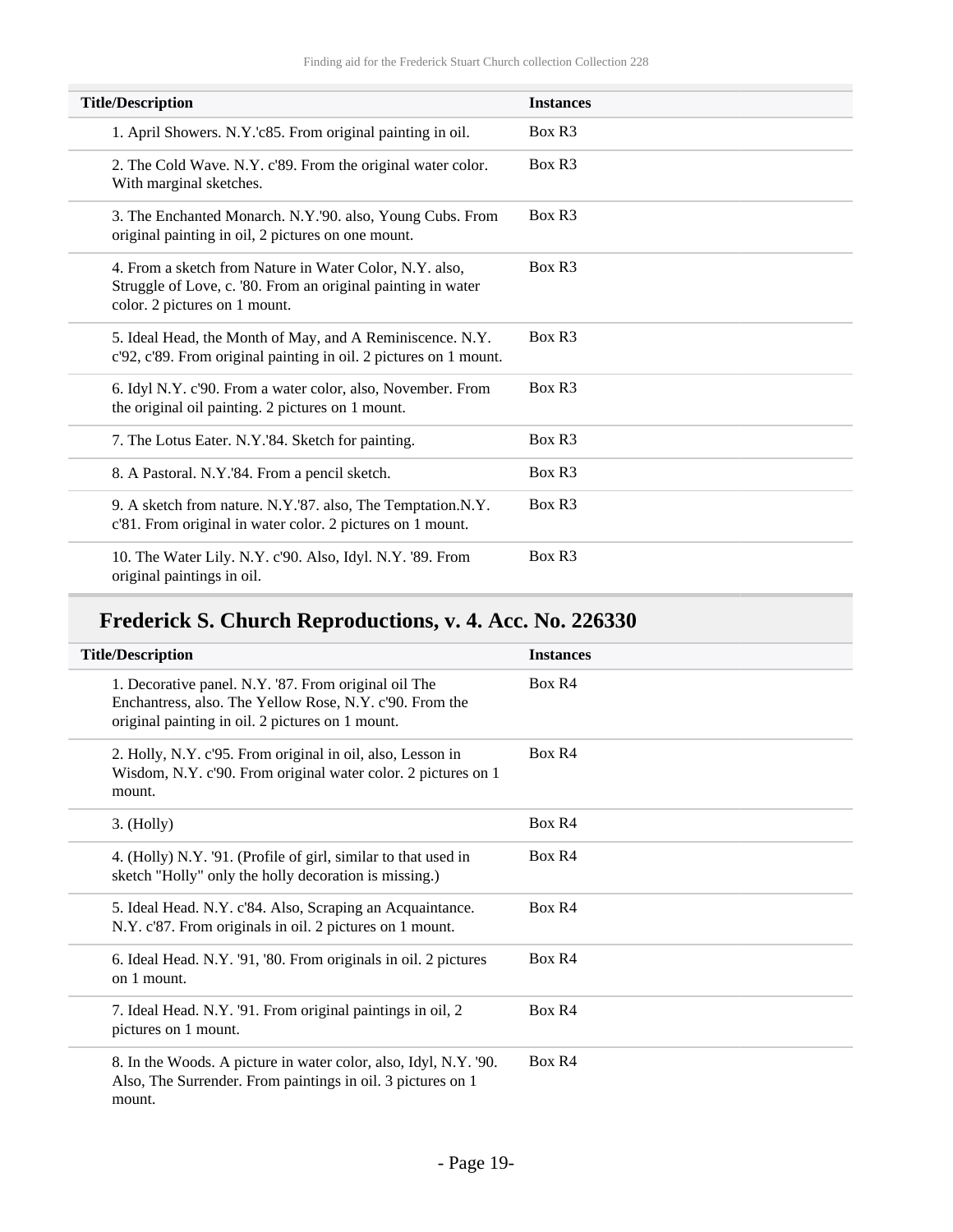| 9. The Nest, also, Idyl. From original paintings in oil, 2<br>pictures on 1 mount.                                                | Box R4 |
|-----------------------------------------------------------------------------------------------------------------------------------|--------|
| 10. Springtime. From original painting in oil.                                                                                    | Box R4 |
| 11. Vikings Daughter. N., c'87. From the original painting.                                                                       | Box R4 |
| 12. Xmastime. N.Y. c'85. From water color painting made<br>for Mr. Prang of Boston. Used as Xmas cards. 2 pictures on 1<br>mount. | Box R4 |
| 13. The Witch's Daughter, N.Y. '83. Original in water color.<br>The above was made from a print.                                  | Box R4 |

## **Frederick S. Church Reproductions, v. 5. Acc. No. 226331**

| <b>Title/Description</b>                                                                                                        | <b>Instances</b> |
|---------------------------------------------------------------------------------------------------------------------------------|------------------|
| 1. Decorative Panel. N.Y. '86. Original in oil.                                                                                 | Box R5           |
| 2. Evening. N.Y. c'84. A decorative panel in oil.                                                                               | Box R5           |
| 3. The Hard Heart. From the original painting in water color.                                                                   | Box R5           |
| 4. Idyl. From an unfinshed painting.                                                                                            | Box R5           |
| 5. Idyl. From original painting in oil. (Young woman, back<br>and part side view, with tiger lying at feet, looking up at her.) | Box R5           |
| 6. Idyl. N.Y. c'86. From original painting in oil.                                                                              | Box R5           |
| 7. The Mermaid and the Sea Wolf. From the original in oil.                                                                      | Box R5           |
| 8. Peace. N.Y. From original painting in oil.                                                                                   | Box R5           |
| 9. Pegasus Captured. N.Y. c'86. From the original in oil.                                                                       | Box R5           |
| 10. Retaliation. Original was in oil, From a painting purchased<br>and published by Mr. Louis Prang of Boston.                  | Box R5           |

## **Frederick S. Church Reproductions, v. 6. Acc. No. 226332**

| <b>Title/Description</b>                                                                                                | <b>Instances</b>   |
|-------------------------------------------------------------------------------------------------------------------------|--------------------|
| 1. Christmas Pudding. Xmas '87. From a painting in black and<br>white for Harpers.                                      | Box R <sub>6</sub> |
| 2. Idyl. N.Y. '87. From original painting in oils.                                                                      | Box R <sub>6</sub> |
| 3. Idyl. N.Y. '85. From original painting in oils.                                                                      | Box R <sub>6</sub> |
| 4. Idyl. N.Y. c'91. From original painting in oils.                                                                     | Box R <sub>6</sub> |
| 5. The Lesson. N.Y. c'91. From original in oil.                                                                         | Box R <sub>6</sub> |
| 6. The Little Mermaid. N.Y. '84. From original in oil. A<br>seaside seen through the mist, original painting destroyed. | Box R <sub>6</sub> |
| 7. The Mermaid. From an illustration in color.                                                                          | Box R <sub>6</sub> |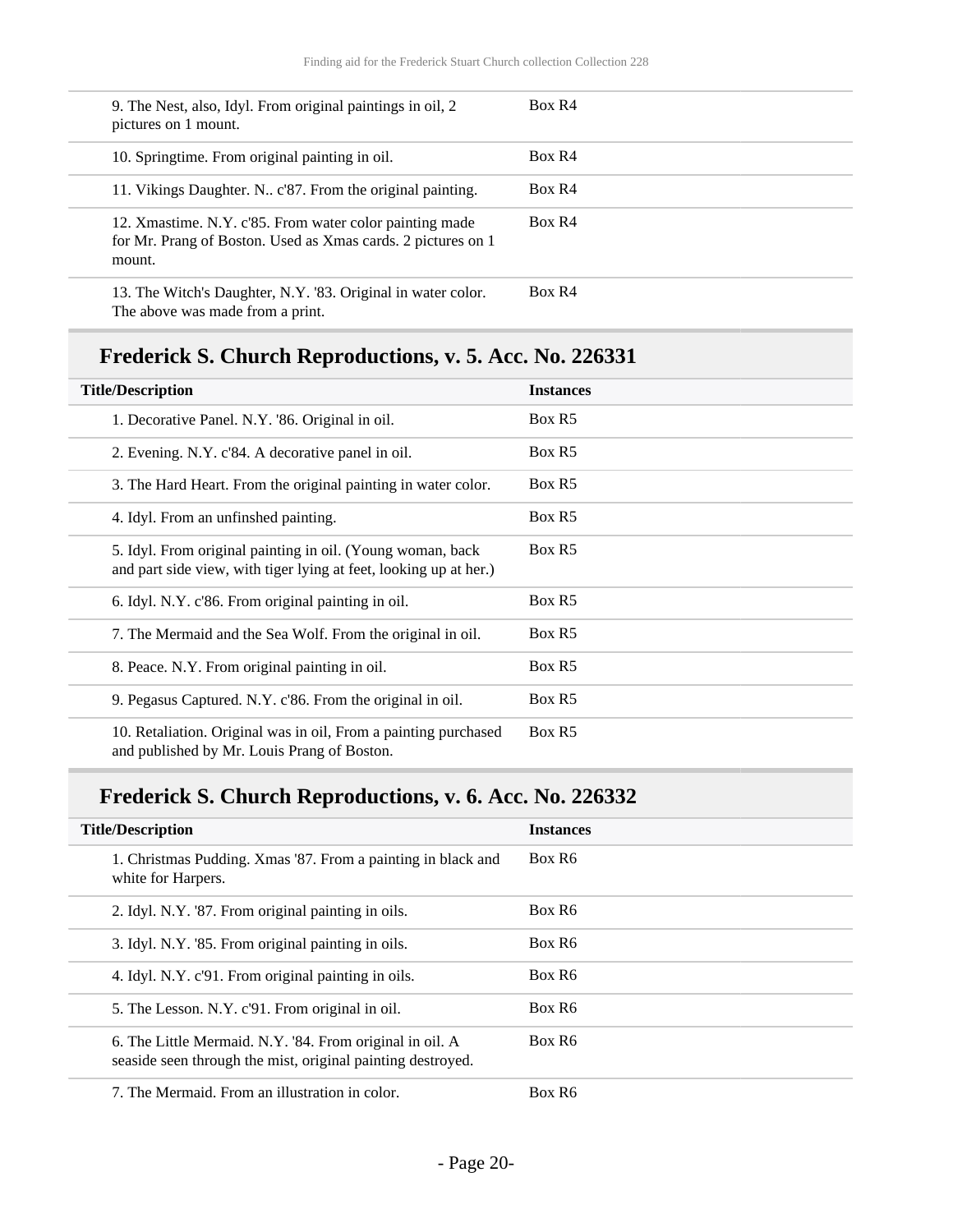<span id="page-20-0"></span>

| 8. Pandora. N.Y. c'83. From the original in the W.S. Evans<br>Collection.                                                                                                                                                                                                                                                                                                                                | Box R6           |
|----------------------------------------------------------------------------------------------------------------------------------------------------------------------------------------------------------------------------------------------------------------------------------------------------------------------------------------------------------------------------------------------------------|------------------|
| <b>General</b>                                                                                                                                                                                                                                                                                                                                                                                           |                  |
| Mrs. B.M. Mitchill. Compliments of the Artist. Copy<br>of a print from an original painting. Original plate was<br>destroyed, so I had a print made from one loaned by a<br>friend. The original painting was in watercolor.                                                                                                                                                                             |                  |
| 9. Refuge. The original in water color, but this print was made<br>from a woodcut and is not altogether satisfactory.                                                                                                                                                                                                                                                                                    | Box R6           |
| <b>General</b>                                                                                                                                                                                                                                                                                                                                                                                           |                  |
| The picture represented a wayside shrine in a snow<br>storm, and a group of birds clustered under the arms<br>of the Christ. Lines written by a young lady on the<br>picture "By these winged things, oh Christ, that seek thy<br>shrine   The story of all creation is confessed   Thus the<br>unknowing of thy love, sweet Lord,   Tis on the cross all<br>living creatures rest." L.R. Newburgh, N.Y. |                  |
| 10. Spirit of Spring. N.Y. From original painting in oil.                                                                                                                                                                                                                                                                                                                                                | Box R6           |
|                                                                                                                                                                                                                                                                                                                                                                                                          |                  |
| <b>Subseries C. Framed Art</b>                                                                                                                                                                                                                                                                                                                                                                           |                  |
| <b>Title/Description</b>                                                                                                                                                                                                                                                                                                                                                                                 | <b>Instances</b> |
| Knowledge is Power                                                                                                                                                                                                                                                                                                                                                                                       |                  |
| Physical Location: Hanging. VanderVeen Center                                                                                                                                                                                                                                                                                                                                                            |                  |
| Triad.                                                                                                                                                                                                                                                                                                                                                                                                   |                  |
| Physical Location: Hanging. 5th floor gallery                                                                                                                                                                                                                                                                                                                                                            |                  |
| [Frederick S. Church. Sketch portrait] / C.Y. Turner.                                                                                                                                                                                                                                                                                                                                                    |                  |
| Physical Description: Note on image bottom right: My ? Mr.<br>Freer. This is the original head, drawn by C.Y.T--? for the<br>article on my work in Harpers. Yours Church. Visible image:<br>22 ¼ x 17 ½ in. Mat visible 26 x 21 ¼ in. Frame: 31 x 26 ¼ in.                                                                                                                                               |                  |
| Physical Location: 17/18-E-3                                                                                                                                                                                                                                                                                                                                                                             |                  |
| [Frederick S. Church. Sketch portrait] / C.Y. Turner.<br>Inscribed "From a charcoal sketch by C.Y. Turner. C.L. Freer<br>compliments of his friend. F.S. Church".                                                                                                                                                                                                                                        | Box 4            |
| Physical Description: Printed on board support. Image: 4.5 x 6<br>in. Visible board support: $9.5 \times 7$ in. Mat frame: $13 \times 11.5$ in.                                                                                                                                                                                                                                                          |                  |

## <span id="page-20-1"></span>**Series III. Other F.S. Church original Art / Other Accessions.**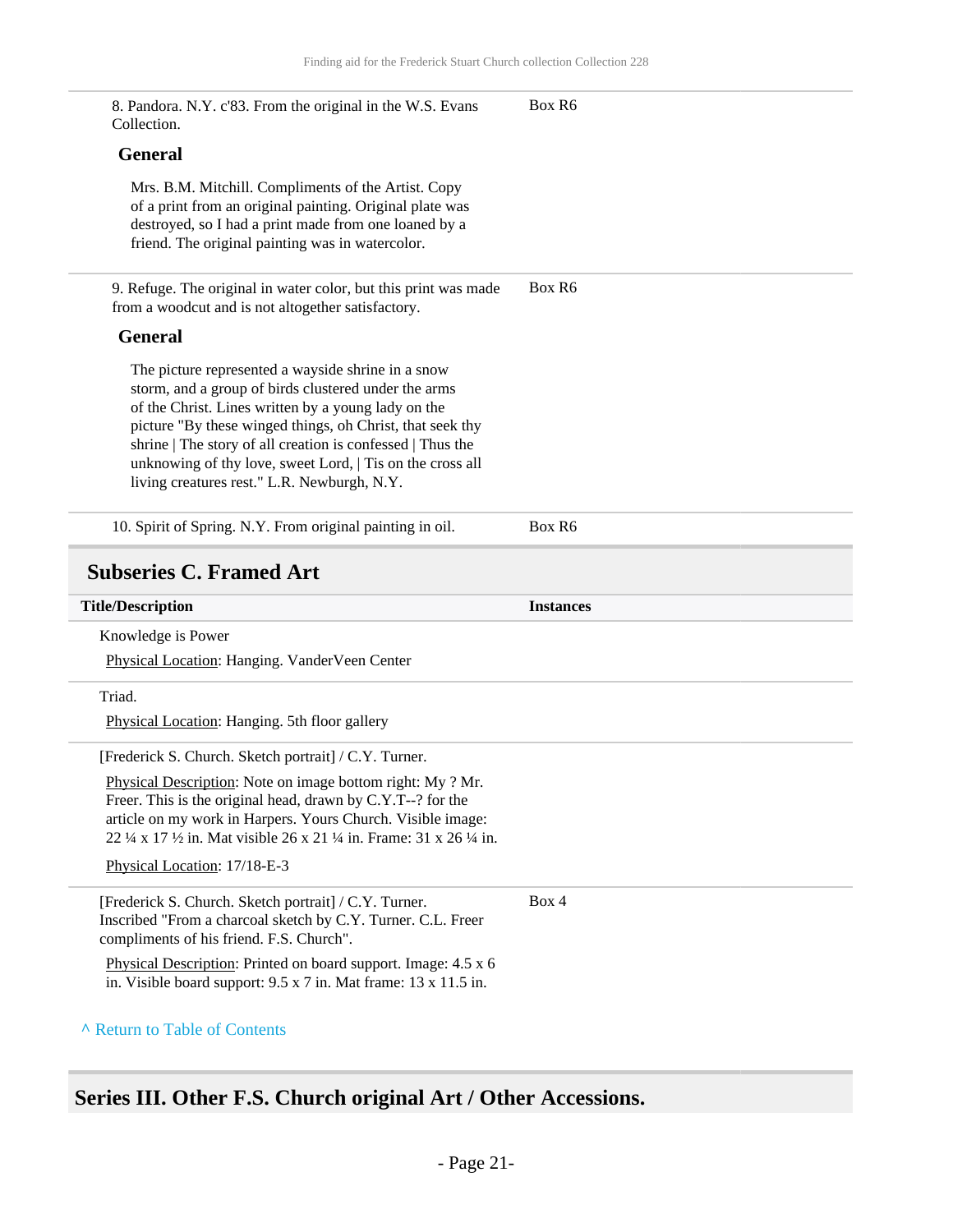<span id="page-21-0"></span>

| <b>Subseries A. Lucy S. Hughes Gift</b>                                                                                                                                                                            |                  |
|--------------------------------------------------------------------------------------------------------------------------------------------------------------------------------------------------------------------|------------------|
| <b>Title/Description</b>                                                                                                                                                                                           | <b>Instances</b> |
| [Frederick S. Church. Self Portrait] Fred Stuart Church—back.<br>Physical Description: Charcoal pencil. V.I. 21 2/4 x 16 3/4 in.<br>Frame $26\frac{3}{4} \times 21\frac{3}{4}$ in.<br>Physical Location: 17/18-E-2 |                  |

### <span id="page-21-1"></span>**Subseries B. Original Art. Source unknown**

| <b>Title/Description</b>                                                                                                                         | <b>Instances</b> |
|--------------------------------------------------------------------------------------------------------------------------------------------------|------------------|
| [Shephardess with staff on lawn, mother sheep $\&$ kid nearby]<br>F.S. Church, N.Y./81 [1881]. Foxing. Original reproduction? 00.<br>$[2471]$ .1 | Box 4            |
| Tiger lying down, facing left, looking at a bird standing on<br>grass] / F.S. Church, N.Y. 92. [1892]. P2001.110                                 | Box 4            |

#### **^** [Return to Table of Contents](#page-1-0)

#### <span id="page-21-2"></span>**Series IV. Frederic Church's illustrations in a original publication.**

| <b>Title/Description</b>                                                                                                                                                                                      | <b>Instances</b> |           |
|---------------------------------------------------------------------------------------------------------------------------------------------------------------------------------------------------------------|------------------|-----------|
| Josh Billings' Trump Kards : blue glass philosophy, will. In<br>natural history by F.S. Church / Henry Wheeler Shaw. N.Y.:<br>G.W. Carleton & Co.; London: S. Low, 1877. Formerly<br>M817.4.Sh26i 00.[0923].1 | Box 3            | Folder 4  |
| Harper's Young People : an illustrated weekly. V. 9, no. 443,<br>April 24, 1888. Frederick Stuart Church illustration on the cover.<br>P <sub>2007.053</sub>                                                  | $Box$ 3          | Folder 17 |

#### **^** [Return to Table of Contents](#page-1-0)

### <span id="page-21-3"></span>**Series V. Reproductions of F.S. Church Individual Works.**

### <span id="page-21-4"></span>**Subseries A. Photographs of His Work.**

#### Related Materials:

#### **Related Materials**

See also photos in the biography section

| <b>Title/Description</b>                                               | <i>Instances</i> |          |
|------------------------------------------------------------------------|------------------|----------|
| Knowledge is Power. 3 copies of b/w 8x10 prints See copy<br>negatives. | Box 3            | Folder 3 |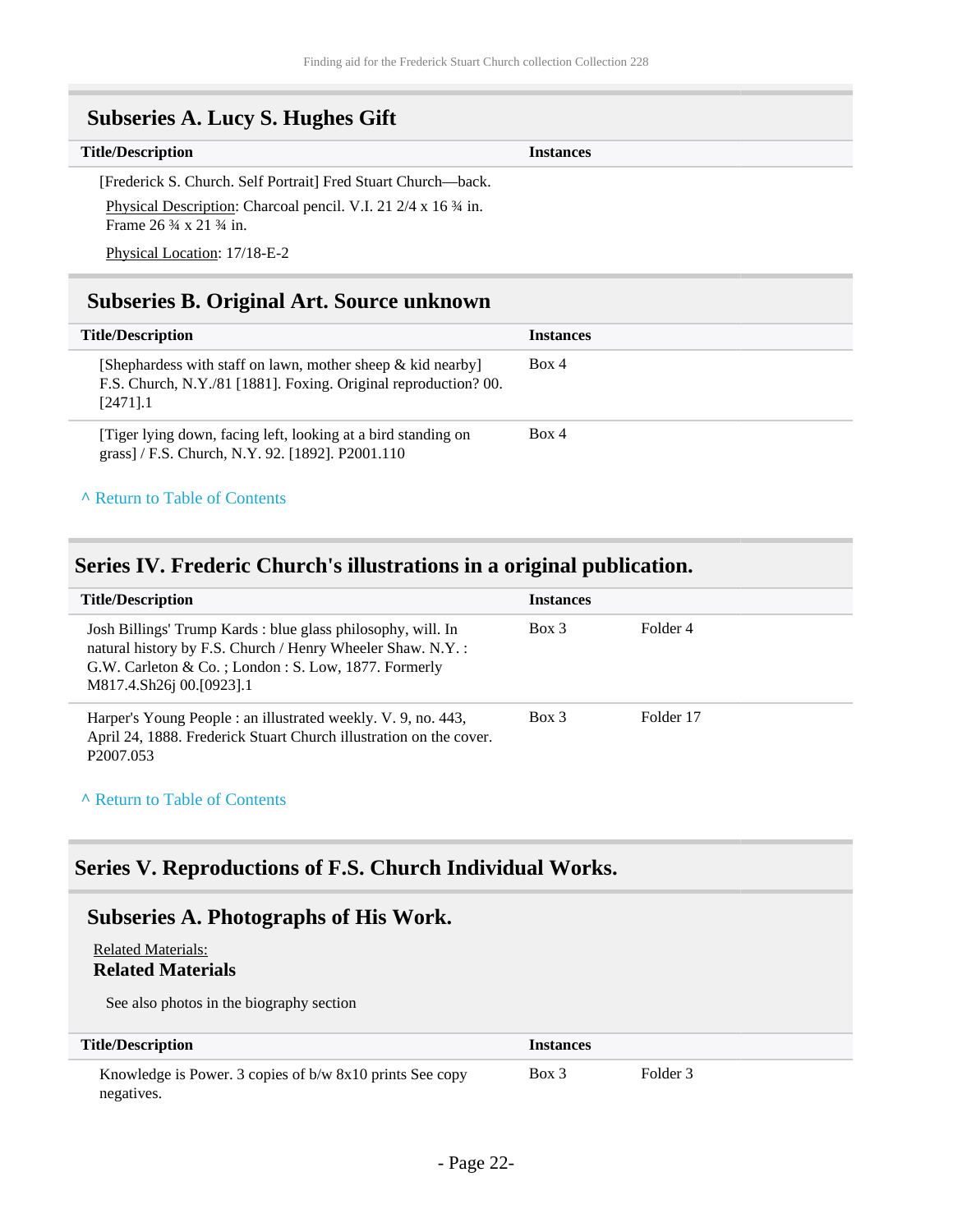Knowledge is Power. Color Reproduction of his framed work, 11 x 17 including white boarder. Neg. #3720c. 00.[xxxx].1 Box 4

### <span id="page-22-0"></span>**Subseries B. Laser copies of original items, or later printed use of the image.**

| <b>Title/Description</b>                                                                                                                                                                | <b>Instances</b> |                     |
|-----------------------------------------------------------------------------------------------------------------------------------------------------------------------------------------|------------------|---------------------|
| [Woman seated, with standing tiger & Putti on tiger's back]<br>"F.S. Church, N.Y. '88". Margin has: Putti head & wings, with<br>F.S. Church signature" Source unknown 2001.033          | Box 4            |                     |
| "Anna Van Campen Stewart, From her great admirer. F.S.<br>Church" [Shows child sketching birds, one bird is modeling for<br>the artist]. Possible a second page from a letter. 2001.033 | Box 3            | Folder 5            |
| Woman with Tiger, woman placing flower in a pot in front of<br>tiger] / F.S. Church [18]90. 2001.033                                                                                    | Box 3            | Folder <sub>6</sub> |
| [Girl and the Stork] / F.S. Church [18] 90. 2003.109                                                                                                                                    | Box 3            | Folder <sub>7</sub> |
| <b>Letters</b>                                                                                                                                                                          |                  |                     |
| <b>Title/Description</b>                                                                                                                                                                | <b>Instances</b> |                     |
| Stork & Pelican. [Received ? 17, 1917]                                                                                                                                                  | Box 3            | Folder <sub>8</sub> |
| Letter. Dear Doctor. July 27, ? On Buckwood Inn stationery,<br>Shawnee on Delaware, Pennsylvania.                                                                                       | Box 3            | Folder <sub>8</sub> |
|                                                                                                                                                                                         |                  |                     |
| Letter. Dear Mr. Kobbe, December 26, Two illustration.                                                                                                                                  | Box 3            | Folder <sub>8</sub> |
| Girl with Rabbits. Postcard of Smithsonian holdings. n.d.                                                                                                                               | Box 3            | Folder <sub>8</sub> |
| SKT Galleries, N.Y., N.Y. "Women in Vignette, September<br>15-November 15, 1980, w. illus. Bird of Summer / Frederick<br>Stuart Church. 1914. [Promo postcard for exhibit] 00.[0990].1  | Box 3            | Folder 13           |

#### **^** [Return to Table of Contents](#page-1-0)

## <span id="page-22-1"></span>**Series VI. Reference Reproductions of Churches Works in publications.**

### <span id="page-22-2"></span>**Subseries A. Photocopy reproductions**

| <b>Title/Description</b>                                                                                                                                        | <b>Instances</b> |          |  |
|-----------------------------------------------------------------------------------------------------------------------------------------------------------------|------------------|----------|--|
| St. Cecilia Window, dedicated October 11, 1895, "In memory<br>of Emma Lyon Withey Greeson" From St. Cecilia Society.<br>Yearbook, 1914-1915. [Color Laser Copy] | $Box\ 3$         | Folder 9 |  |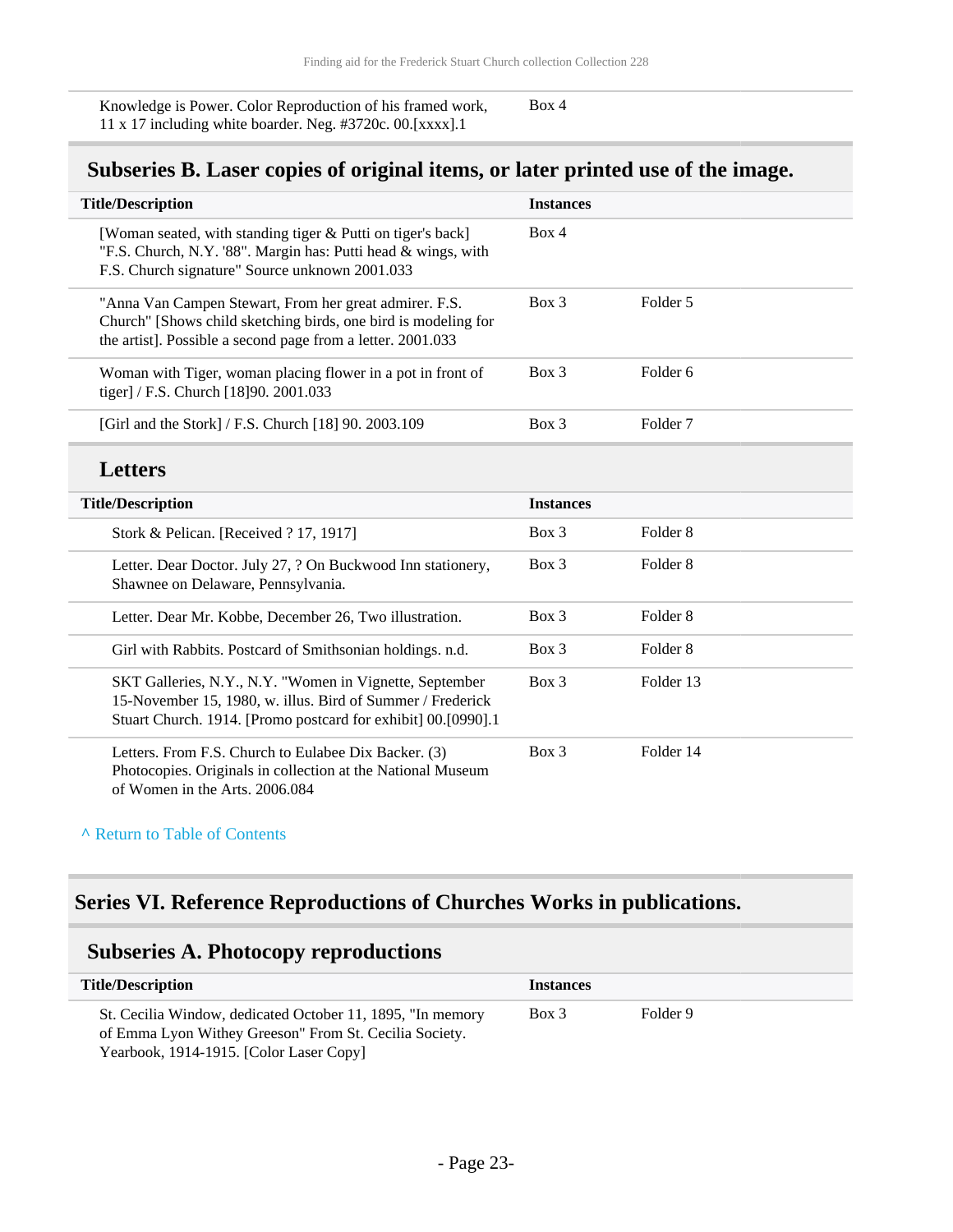#### **General**

Accompanied by webprint from Michigan Stained Glass Census. http://museum.msu.edu/museum/msgc/jul99.html

#### Related Materials: **Related Materials**

See Coll. 284 for original source with this item.

| The Christmas Slide / drawn by F.S. Church. "F.S. Church" on<br>image. Source unknown. 2001.033                                | Box 4 |
|--------------------------------------------------------------------------------------------------------------------------------|-------|
| [Woman in profile] "F.S. Church 92(?). Cover illustration."<br>Woman's Home Companion. May 1913. Color laser copy.<br>2001.033 | Box 4 |

### **Accession 2001.033A**

| <b>Title/Description</b>                                                                                                                               | <b>Instances</b> |           |  |
|--------------------------------------------------------------------------------------------------------------------------------------------------------|------------------|-----------|--|
| 1. Caption: Calling Home the cows. "FSC" Source unknown.<br>Laser copy. 2001.033.                                                                      | $Box$ 3          | Folder 10 |  |
| <b>General</b>                                                                                                                                         |                  |           |  |
| Shows gift with pail standing by a fence, looking out on<br>the shore & sea, with cows on shore.                                                       |                  |           |  |
| 2. Caption: The Challenge . "F.S. Church, del. Source<br>unknown. Laser copy. 2001.033 [Two chick challenging each<br>other]                           | $Box$ 3          | Folder 10 |  |
| 3. Caption: The Indian and his time keeper. "F.S. Church"<br>Source unknown. Laser copy. 2001.033.                                                     | Box 3            | Folder 10 |  |
| <b>General</b>                                                                                                                                         |                  |           |  |
| Shows Native American looking at the sun or moon, in a<br>wooded scene                                                                                 |                  |           |  |
| 4. The Junkins & McIntire Garrison Houses, York, Maine,<br>Built 1645 to 1650. "A Record of Old Times" "FSC". Sources<br>Unknown. Laser copy. 2001.033 | Box 3            | Folder 10 |  |
| <b>General</b>                                                                                                                                         |                  |           |  |
| Shows 2 views of 2-story log or board structures.                                                                                                      |                  |           |  |
| 5. Caption: Preparations for housekeeping. Source unknown.<br>Laser copy. 2001.033                                                                     | $Box$ 3          | Folder 10 |  |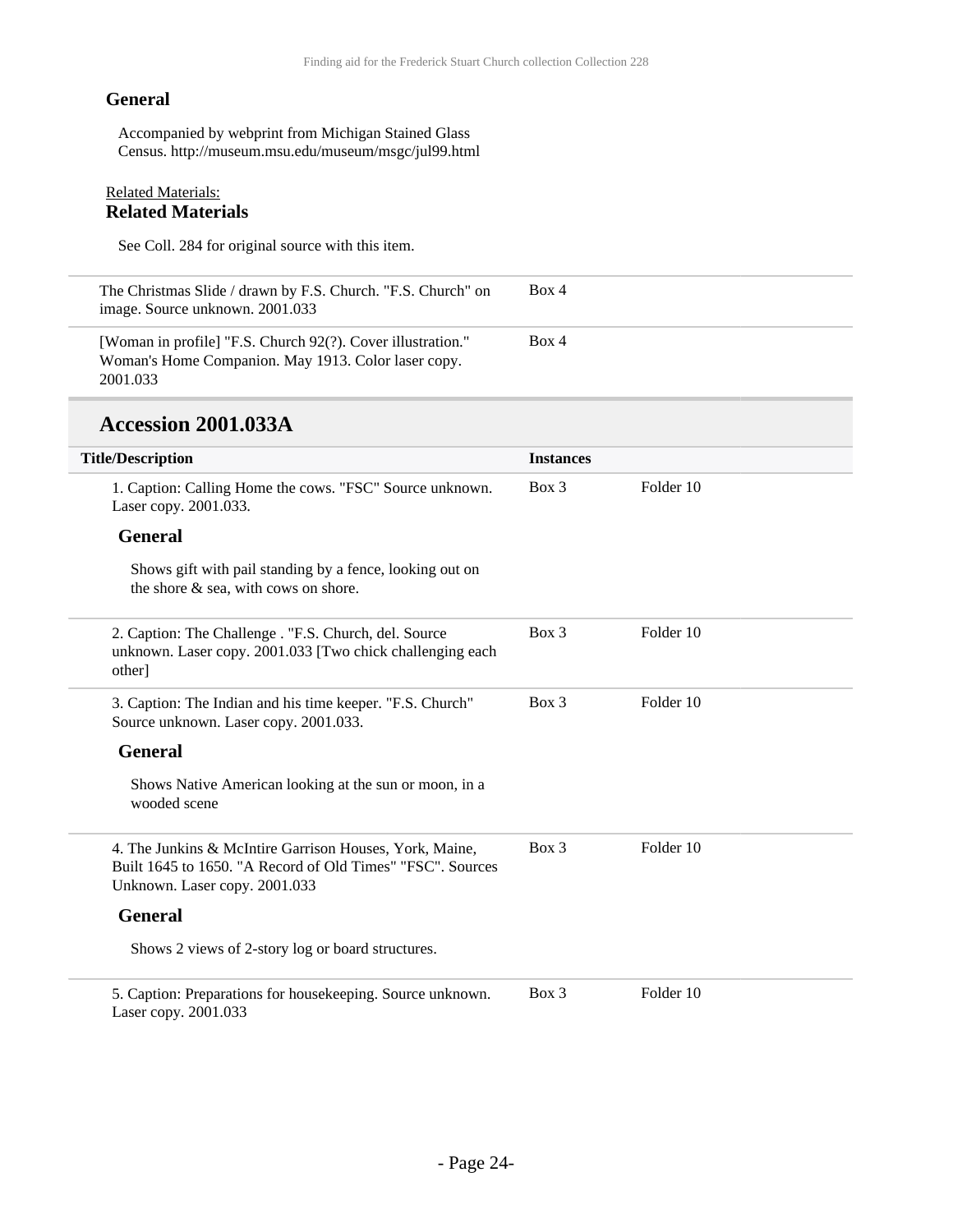#### **General**

Church signature hidden lower left. Shows 2 birds finding materials for the nest.

6. "Finis". Vignette from end of unidentified work or page. 2001.033.

Box 3 Folder 10

#### **General**

Has: F.S.C. Shows Putti in sword & shield, in combat with fairies. Laser copy.

### **Elgin Watch ads.**

| <b>Title/Description</b>                                                                                                                                   | <b>Instances</b> |           |
|------------------------------------------------------------------------------------------------------------------------------------------------------------|------------------|-----------|
| 1. "Elgin Watches" advertisement illustration. In Central<br>Colorado. Wed., March 5, 1873.                                                                | Box 3            | Folder 11 |
| 2. "Elgin Watches" advertisement illustration. In The Little<br>Corporal [serial] v, 13, no. 4, October 1871. Laser copy<br>2001.033.                      | Box 3            | Folder 11 |
| 3. "Elgin Watches" advertisement illustration. In The Little<br>Corporal [serial] v, 14, no. 1, January 1873, inside front cover.<br>Laser copy. 2001.033. | $Box$ 3          | Folder 11 |
| 4. Elgin Almanac 1873. Cover. Laser copy. 2001.033.                                                                                                        | $Box$ 3          | Folder 11 |
| Valentines Varnishes, 1832-1876. Stamps for 1832, 1876, 1914<br>Laser copy . 2001.033.4                                                                    | $Box$ 3          | Folder 12 |

### **Uncle Remus, His Songs and His Sayings : the Folk-Lore of the Old Plantation / by Joel Chandler Harris., with illustrations by Frederick S. Church and James H. Moser. N.Y. : D. Appleton and Company, 1881.**

#### **General**

Select pages, printed from a digital version on the Web. http://docsouth.unc.edu/southlit/harris/menu.html. Accessed 12/10/2018

| <b>Title/Description</b> | <b>Instances</b> |           |
|--------------------------|------------------|-----------|
| Version $1 -$ color copy | $Box$ 3          | Folder 15 |
| Version $2 - b/w$ copy   | $Box$ 3          | Folder 16 |

#### <span id="page-24-0"></span>**Subseries B. Photoprint Reproductions**

### **From "Harper's Monthly" periodical (9 items)**

| <b>Title/Description</b>           | Instances |           |
|------------------------------------|-----------|-----------|
| Harper's Monthly, pg. 765, 1874-04 | Box 3     | Folder 18 |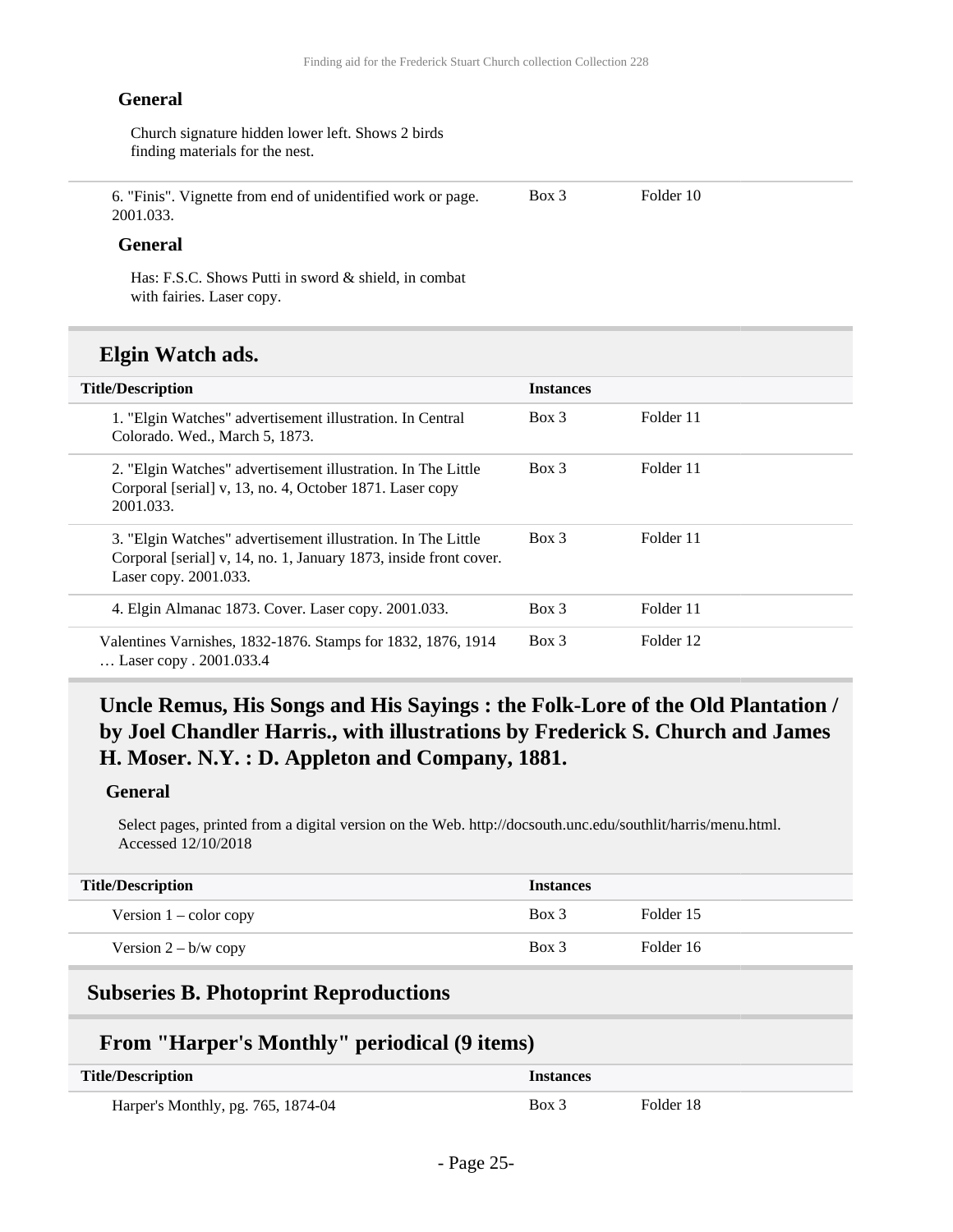#### Date: 1874-04

| Harper's Monthly, pg. 768, 1874-04<br>Date: 1874-04                                             | $Box$ 3 | Folder 18 |  |
|-------------------------------------------------------------------------------------------------|---------|-----------|--|
| Harper's Monthly, pg. 912, 1874-05<br>Date: 1874-05                                             | Box 3   | Folder 18 |  |
| Harper's Monthly, pg. 699, 1879-10<br>Date: 1879-10                                             | $Box$ 3 | Folder 18 |  |
| Harper's Monthly, pg. 700, 1879-10<br>Date: 1879-10                                             | Box 3   | Folder 18 |  |
| Harper's Monthly, pg. 371, 1880-08<br>Date: 1880-08                                             | Box 3   | Folder 18 |  |
| Harper's Monthly, pg. 380, 1880-08<br>Date: 1880-08                                             | Box 3   | Folder 18 |  |
| Harper's Monthly, pg. 382, 1880-08<br>Date: 1880-08                                             | Box 3   | Folder 18 |  |
| Harper's Monthly, pg. 812. St. Cecilia's, Grand Rapids / F.<br>French, 1895-11<br>Date: 1895-11 | Box 3   | Folder 18 |  |

## **From "Harper's Weekly" periodical, 1870's (31 items)**

| <b>Title/Description</b>                        | <b>Instances</b> |           |  |
|-------------------------------------------------|------------------|-----------|--|
| Harper's Weekly, pg. 937, 1872-11-30            | $Box\ 3$         | Folder 19 |  |
| Date: 1872-11-30                                |                  |           |  |
| Harper's Weekly, pg. 1004, 1872-12-21           | $Box\ 3$         | Folder 19 |  |
| Date: 1872-12-21                                |                  |           |  |
| Harper's Weekly, pg. 32 (2 sheets), 1873-01-11  | $Box\ 3$         | Folder 19 |  |
| Date: 1873-01-11                                |                  |           |  |
| Harper's Weekly, pg. 532, 1873-06-21            | $Box\ 3$         | Folder 19 |  |
| Date: 1873-06-21                                |                  |           |  |
| Harper's Weekly, Cover (2 sheets), 1873-07-12   | Box 3            | Folder 19 |  |
| Date: 1873-07-12                                |                  |           |  |
| Harper's Weekly, pg. 629 (2 sheets), 1873-07-19 | $Box\ 3$         | Folder 19 |  |
| Date: 1873-07-19                                |                  |           |  |
| Harper's Weekly, pg. 724, 1873-08-16            | $Box\ 3$         | Folder 19 |  |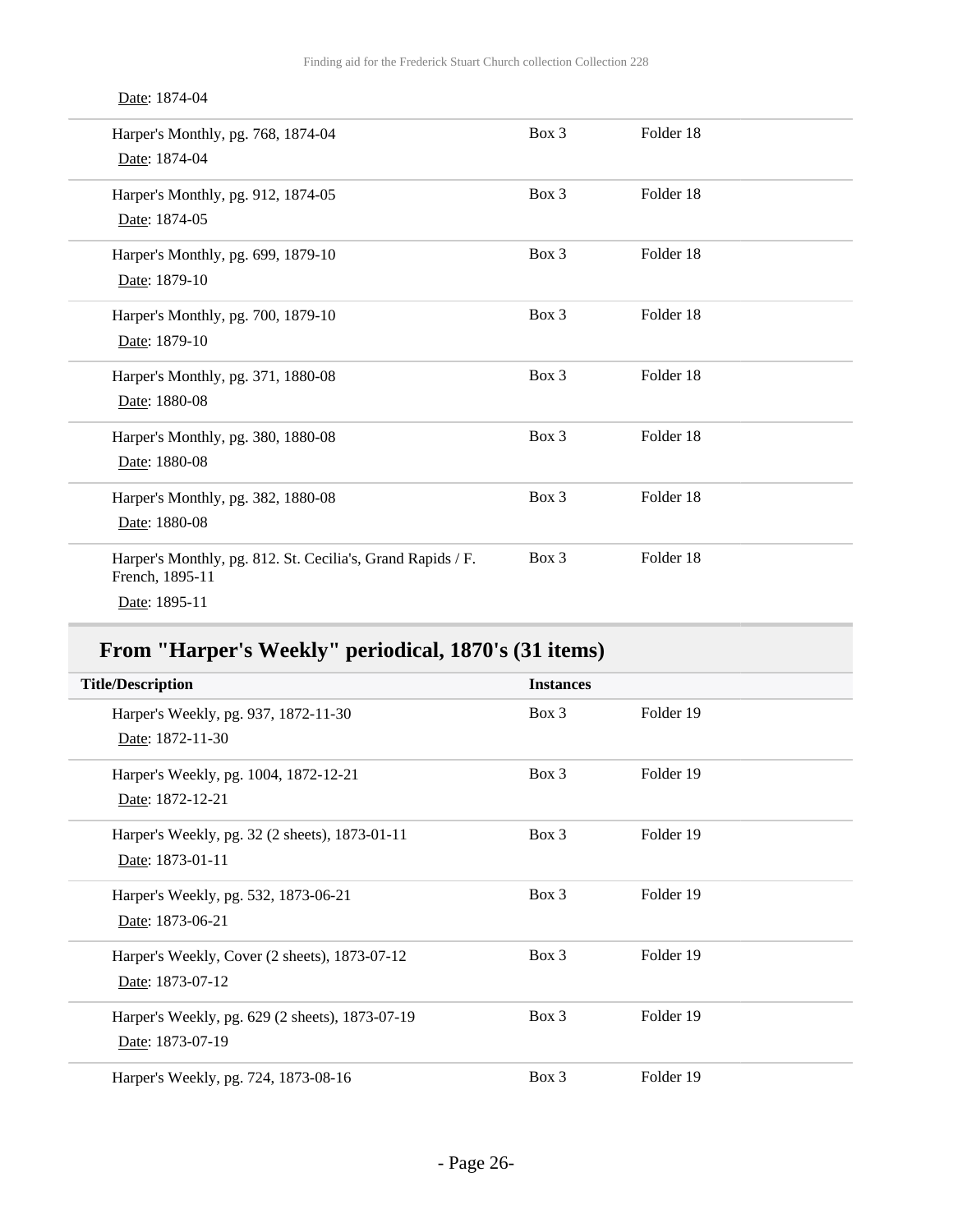|  |  | Date: 1873-08-16 |  |
|--|--|------------------|--|
|--|--|------------------|--|

| Harper's Weekly, cover (2 sheets0, 1873-09-13<br>Date: 1873-09-13   | Box 3 | Folder 19 |  |
|---------------------------------------------------------------------|-------|-----------|--|
| Harper's Weekly, pg. 845, 1873-09-27<br>Date: 1873-09-27            | Box 3 | Folder 19 |  |
| Harper's Weekly, pg. 864, 1873-09-27<br>Date: 1873-09-27            | Box 3 | Folder 19 |  |
| Harper's Weekly, pg. 1020, 1873-11-15<br>Date: 1873-11-15           | Box 3 | Folder 19 |  |
| Harper's Weekly, pg. 188, 1874-02-21<br>Date: 1874-02-21            | Box 3 | Folder 19 |  |
| Harper's Weekly, pg. 61, 1874-01-17<br>Date: 1874-01-17             | Box 3 | Folder 19 |  |
| Harper's Weekly, pg. 205, 1874-02-28<br>Date: 1874-02-28            | Box 3 | Folder 19 |  |
| Harper's Weekly, pg. 721, 1874-08-29<br>Date: 1874-08-29            | Box 3 | Folder 19 |  |
| Harper's Weekly, cover, 1874-09-19<br>Date: 1874-09-19              | Box 3 | Folder 19 |  |
| Harper's Weekly, pg. 145, 1875-02-13<br>Date: 1875-02-13            | Box 3 | Folder 19 |  |
| Harper's Weekly, pg. 629, 1875-07-31<br>Date: 1875-07-31            | Box 3 | Folder 19 |  |
| Harper's Weekly, pg. 661 (2 sheets), 1875-08-14<br>Date: 1875-08-14 | Box 3 | Folder 19 |  |
| Harper's Weekly, pg. 696 (2 sheets), 1875-08-28<br>Date: 1875-08-28 | Box 3 | Folder 19 |  |
| Harper's Weekly, Cover (2 sheets), 1875-09-04<br>Date: 1875-09-04   | Box 3 | Folder 19 |  |
| Harper's Weekly, pg. 809, 1875-10-02<br>Date: 1875-10-02            | Box 3 | Folder 19 |  |
| Harper's Weekly, pg. 856, 1875-10-23<br>Date: 1875-10-23            | Box 3 | Folder 19 |  |
| Harper's Weekly, pg. 981, 1875-12-04                                | Box 3 | Folder 19 |  |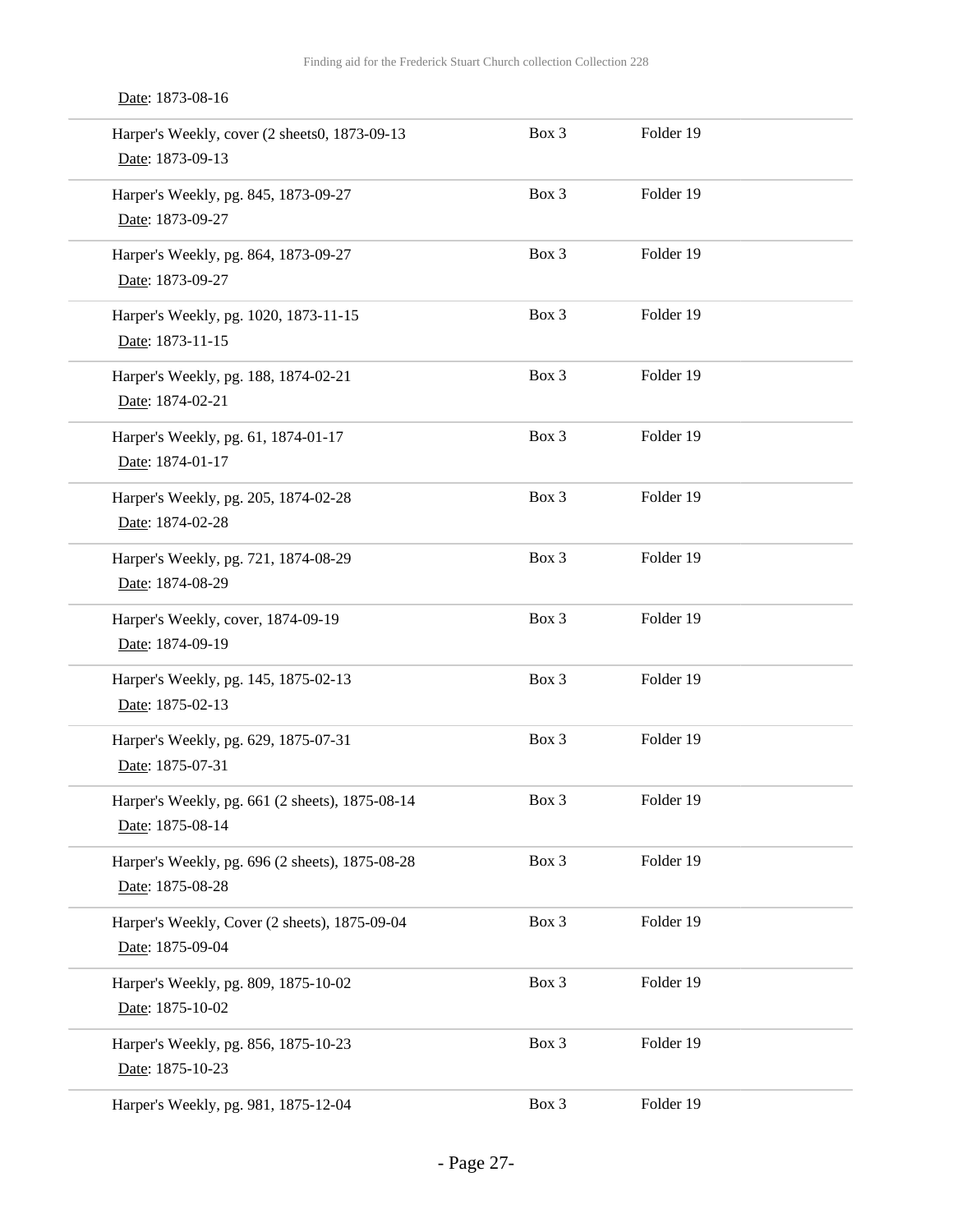Date: 1875-12-04

## **From "Harper's Weekly" periodical, 1880's (21 items)**

| <b>Title/Description</b>                                                                                     | <b>Instances</b> |           |  |
|--------------------------------------------------------------------------------------------------------------|------------------|-----------|--|
| Harper's Weekly, pg. 88, 1881-02-05<br>Date: 1881-02-05                                                      | Box 3            | Folder 20 |  |
| Harper's Weekly, pg. 88, 1882-02-11<br>Date: 1882-02-11                                                      | Box 3            | Folder 20 |  |
| Harper's Weekly, pg. 92, 1882-02-11<br>Date: 1882-02-11                                                      | Box 3            | Folder 20 |  |
| Harper's Weekly, pg. 56, 1883-01-27<br>Date: 1883-01-27                                                      | Box 3            | Folder 20 |  |
| Harper's Weekly, pg. 168, 1883-03-17<br>Date: 1883-03-17                                                     | Box 3            | Folder 20 |  |
| Harper's Weekly, pg. 412, 1883-06-30<br>Date: 1883-06-30                                                     | Box 3            | Folder 20 |  |
| Harper's Weekly, cover (Check. 2 different images listed for<br>this cover!), 1884-12-13<br>Date: 1884-12-13 | Box 3            | Folder 20 |  |
| Harper's Weekly, pg. 862 (2 sheets), 1884-12-27<br>Date: 1884-12-27                                          | Box 3            | Folder 20 |  |
| Harper's Weekly, pg. 20, 1885-01-10<br>Date: 1885-01-10                                                      | Box 3            | Folder 20 |  |
| Harper's Weekly, pg. 88-89, 1885-02-07<br>Date: 1885-02-07                                                   | Box 3            | Folder 20 |  |
| Harper's Weekly, pg. 140, 1885-02-28<br>Date: 1885-02-28                                                     | Box 3            | Folder 20 |  |
| Harper's Weekly, pg. 213, 1885-04-04<br>Date: 1885-04-04                                                     | Box 3            | Folder 20 |  |
| Harper's Weekly, pg. 88-89, 1886-02-06<br>Date: 1886-02-06                                                   | Box 3            | Folder 20 |  |
| Harper's Weekly, pg. 429, 1886-07-03<br>Date: 1886-07-03                                                     | Box 3            | Folder 20 |  |
| Harper's Weekly, pg. 537 (2 sheets), 1886-08-21                                                              | Box 3            | Folder 20 |  |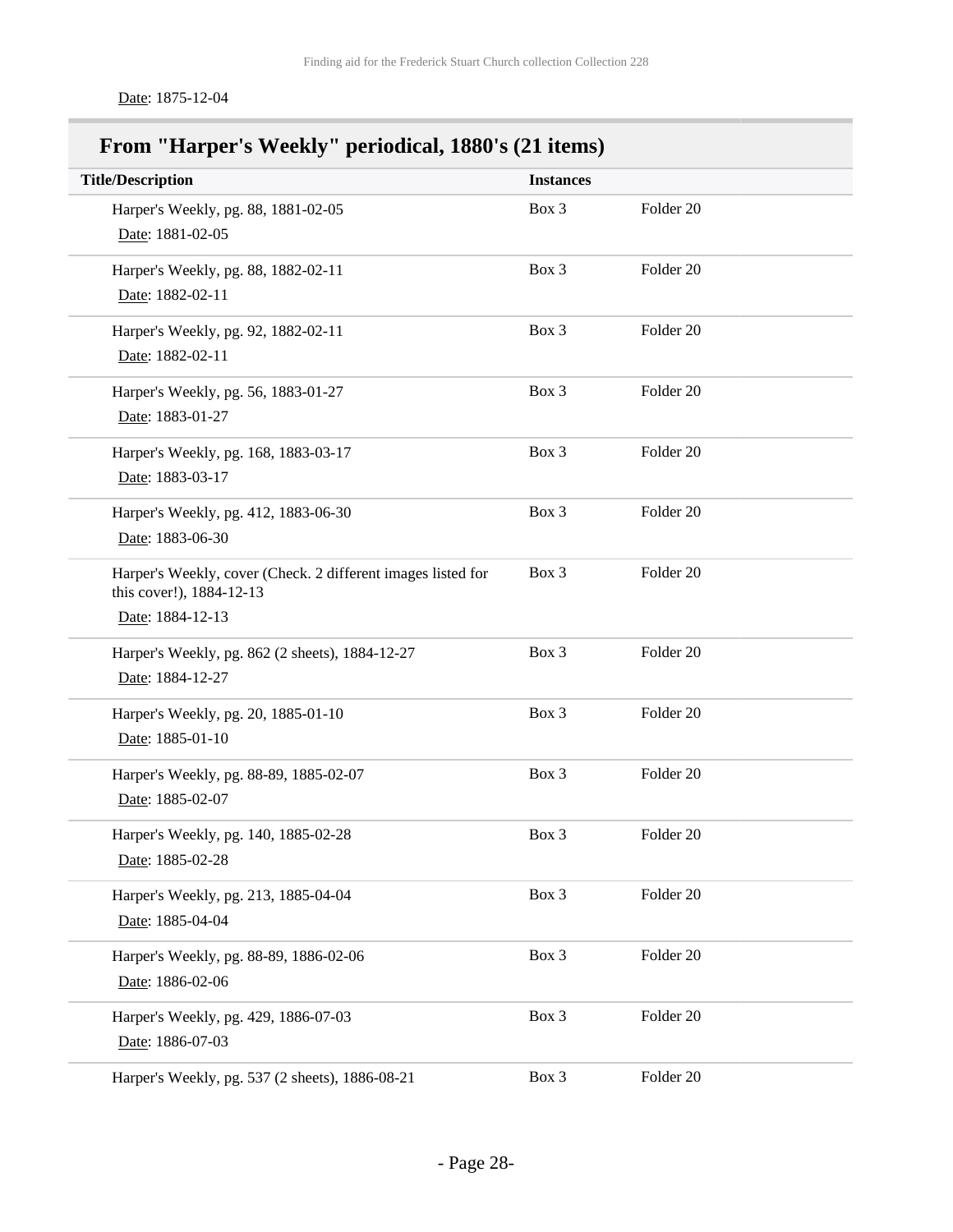| Date: 1886-08-21                                                   |         |           |  |
|--------------------------------------------------------------------|---------|-----------|--|
| Harper's Weekly, pg. 876, 1887-12-03<br>Date: 1887-12-03           | $Box$ 3 | Folder 20 |  |
| Harper's Weekly, pg. 61 (2 sheets), 1889-01-26<br>Date: 1889-01-26 | $Box$ 3 | Folder 20 |  |

## **From "Scribners Monthly Magazine," 1870s (21 items)**

| <b>Title/Description</b>                                      | <b>Instances</b> |           |
|---------------------------------------------------------------|------------------|-----------|
| Scribners Monthly Magazine, pg. 144, 1876-11<br>Date: 1876-11 | Box 3            | Folder 21 |
| Scribners Monthly Magazine, pg. 288, 1876-12<br>Date: 1876-12 | Box 3            | Folder 21 |
| Scribners Monthly Magazine, pg. 160, 1878-11<br>Date: 1878-11 | Box 3            | Folder 21 |
| Scribners Monthly Magazine, pg. 617, 1879-03<br>Date: 1879-03 | Box 3            | Folder 21 |
| Scribners Monthly Magazine, pg. 620, 1879-03<br>Date: 1879-03 | Box 3            | Folder 21 |
| Scribners Monthly Magazine, pg. 622, 1879-03<br>Date: 1879-03 | Box 3            | Folder 21 |
| Scribners Monthly Magazine, pg. 623, 1879-03<br>Date: 1879-03 | Box 3            | Folder 21 |
| Scribners Monthly Magazine, pg. 624, 1879-03<br>Date: 1879-03 | Box 3            | Folder 21 |
| Scribners Monthly Magazine, pg. 625, 1879-03<br>Date: 1879-03 | Box 3            | Folder 21 |
| Scribners Monthly Magazine, pg. 625, 1879-03<br>Date: 1879-03 | Box 3            | Folder 21 |
| Scribners Monthly Magazine, pg. 626, 1879-03<br>Date: 1879-03 | Box 3            | Folder 21 |
| Scribners Monthly Magazine, pg. 627, 1879-03<br>Date: 1879-03 | Box 3            | Folder 21 |
| Scribners Monthly Magazine, pg. 628, 1879-03<br>Date: 1879-03 | Box 3            | Folder 21 |
| Scribners Monthly Magazine, pg. 630, 1879-03                  | Box 3            | Folder 21 |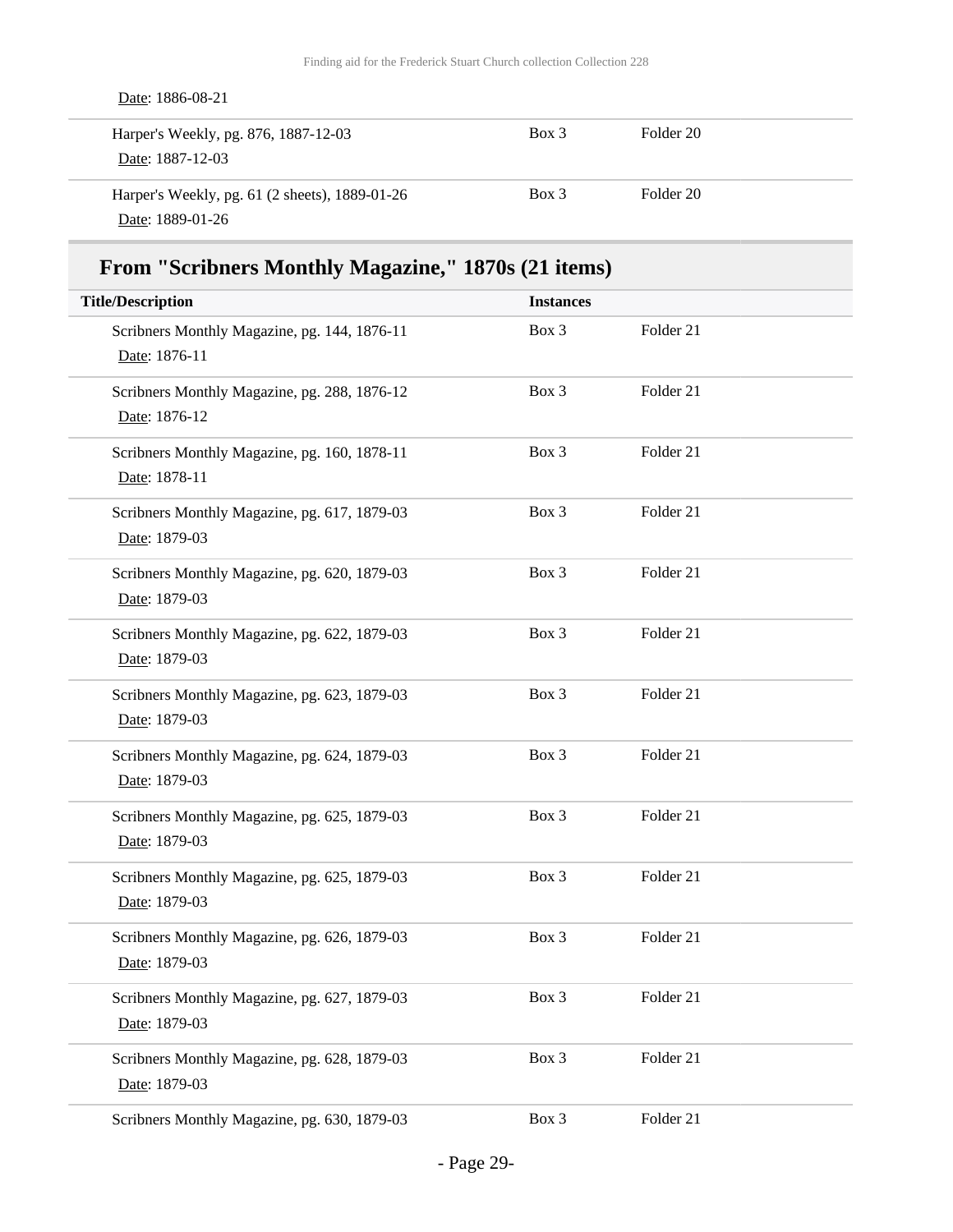### Date: 1879-03

| Scribners Monthly Magazine, pg. 630, 1879-03<br>Date: 1879-03 | $Box\ 3$ | Folder 21 |  |
|---------------------------------------------------------------|----------|-----------|--|
| Scribners Monthly Magazine, pg. 631, 1879-03<br>Date: 1879-03 | $Box\ 3$ | Folder 21 |  |
| Scribners Monthly Magazine, pg. 641, 1879-09<br>Date: 1879-09 | $Box\ 3$ | Folder 21 |  |
| Scribners Monthly Magazine, pg. 642, 1879-09<br>Date: 1879-09 | Box 3    | Folder 21 |  |
| Scribners Monthly Magazine, pg. 643, 1879-09<br>Date: 1879-09 | Box 3    | Folder 21 |  |
| Scribners Monthly Magazine, pg. 644, 1879-09<br>Date: 1879-09 | $Box\ 3$ | Folder 21 |  |
| Scribners Monthly Magazine, pg. 644, 1879-09<br>Date: 1879-09 | $Box\ 3$ | Folder 21 |  |

#### **^** [Return to Table of Contents](#page-1-0)

### <span id="page-29-0"></span>**Series VII. References Resources**

| <b>Title/Description</b>                                                                                                                                                                                                       | <b>Instances</b> |          |
|--------------------------------------------------------------------------------------------------------------------------------------------------------------------------------------------------------------------------------|------------------|----------|
| Silhouettes D'Artistes Contemporains / by Paul Leroi. Frederick S.<br>Church illustrations. In L'Art, [serial] Paris, v. 4, 1881.                                                                                              | Box 2            | Folder 1 |
| <b>General</b>                                                                                                                                                                                                                 |                  |          |
| 2 articles on Church, including some of his illustrations, by<br>Paul Leroi. No illustrations included here: v.4. Pgs. 155-157;<br>v.4, pgs. 205-209.                                                                          |                  |          |
| Letter from Church to Rebecca Richmond. November 11, 1920.<br>Translation by Miss Scarborough, as explained in a letter,<br>Apparently a retyped copy, Probably to Ranck from Rebecca<br>Richmond. 00.[xxxx].1                 | Box 2            | Folder 1 |
| Catalogue of the First Annual Exhibition of Paintings, under the<br>Direction of the Bay City Art Club. October 27th - November 15,<br>1910.00.[2426].1                                                                        | Box 2            | Folder 2 |
| <b>General</b>                                                                                                                                                                                                                 |                  |          |
| Title page : Coll. A. shown by William MacBeth, N.W.<br>Coll. B. shows by Bay City Art Club  and Cincinnati<br>Art Museum. Includes 2 Church works for sale: Girl and<br>Flamingoes / A Woodland Idyl. There is a reproduction |                  |          |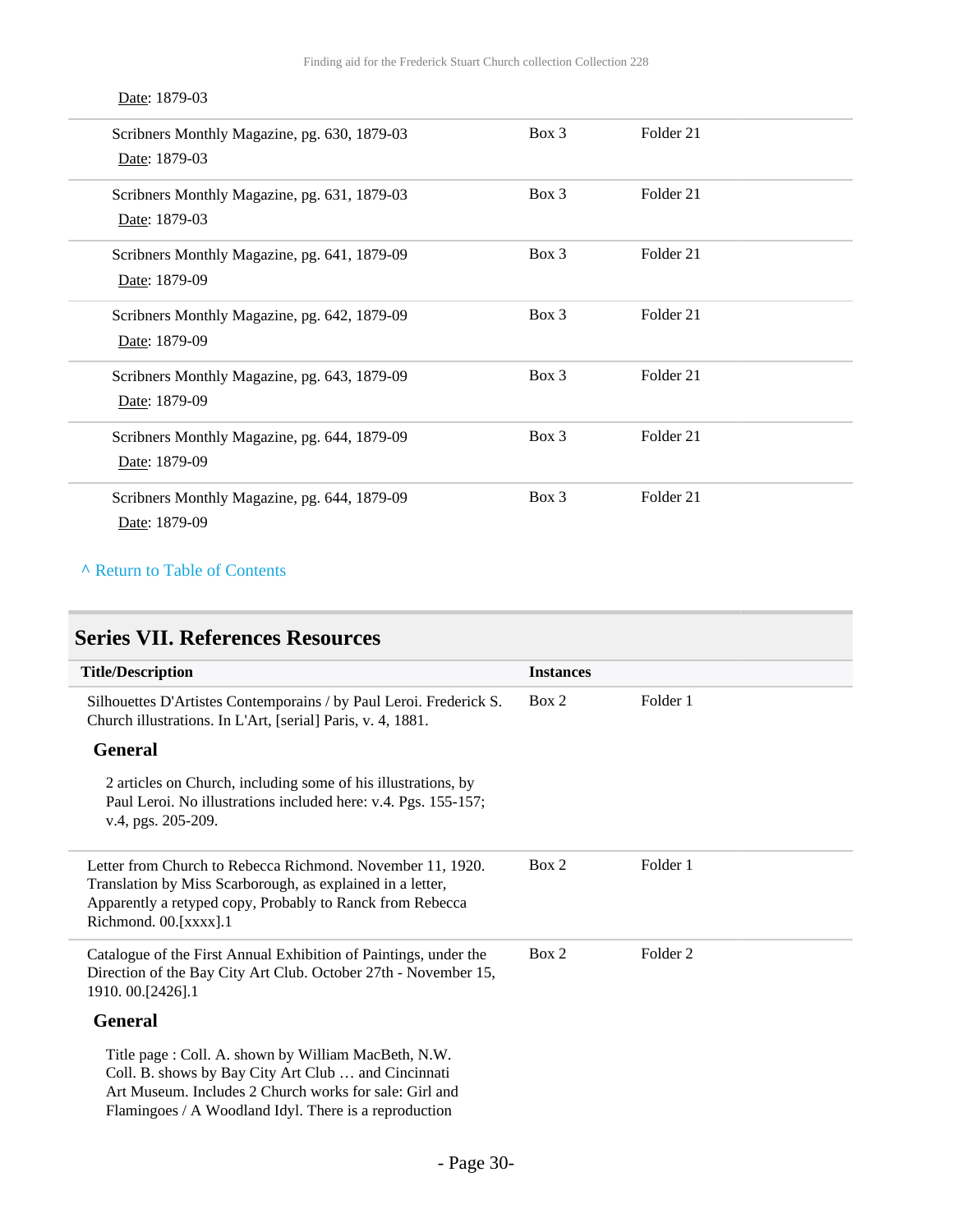photo of a woman with three flamingoes in the Campbell Collection, 123.

| The Field of Art : F.S. Church / by Lucia Fairchild Fuller. In<br>Scribner, December 1920. P. 762-768. Formerly MKG92.C47F9.<br>00.[1063].1                                                                                                     | Box 2 | Folder 3            |
|-------------------------------------------------------------------------------------------------------------------------------------------------------------------------------------------------------------------------------------------------|-------|---------------------|
| Looking for Eulabee Dix: the illustrated biography of an<br>American Miniaturist / by Jo Ann Ridley. Washington, D.C.:<br>National Museum of Women in the Arts, 1997. Excerpts related to<br>Frederick Stuart Church (from Dale Horst) 2006.084 | Box 2 | Folder 4            |
| Frederick Stuart Church : Master of Imagination / W. Dale Horst<br>and Rose Marie Horst. In "Imprint : Journal of the American<br>Historical Print Collectors Society". v. 29, no. 1, Spr. 2004.<br>2004.032                                    | Box 2 | Folder 5            |
| Caricature after Church's Knowledge is Power "She was a very<br>nice Girl" / by A.B. Frost. 2 illustrations & a letter. 2001.033                                                                                                                | Box 2 | Folder 6            |
| American Illustrators, n.d. pg. 20. B/w Color laser. 2001.033                                                                                                                                                                                   | Box 2 | Folder 6            |
| Item 6, [page] 6. Unidentified art graphics annual, which does not<br>document the image to Frost. 2001.033                                                                                                                                     | Box 2 | Folder <sub>6</sub> |
| Church letter to GRPL Librarian Ranck, May 29, 1920, which<br>mentions the Frost caricature. 2001.033                                                                                                                                           | Box 2 | Folder 6            |
| Photocopy w reference images/information on the two framed<br>Church paintings. 1992.032                                                                                                                                                        | Box 2 | Folder <sub>7</sub> |
| <b>General</b>                                                                                                                                                                                                                                  |       |                     |
| High quality photo reproductions were made in 1992 of<br>these two framed items. Scans can be done by staff for those<br>needed high quality reproductions of these items.                                                                      |       |                     |
| Knowledge is Power reference photocopies.                                                                                                                                                                                                       | Box 2 | Folder <sub>8</sub> |
| "Church : Wiedza Jest Moca." In Wysokie Obcasy. Sobota 21,<br>Sierpnia 1999, No. 21. P. 33 "Galeria" section. [Polish periodical<br>article using Knowledge is Power image from our color negatives]                                            | Box 2 | Folder 9            |
| Translation of "Church : Wiedza Jest Moca." In Wysokie Obcasy.<br>Sobota 21, Sierpnia 1999, No. 21. P. 33 "Galeria" section.                                                                                                                    | Box 2 | Folder 9            |
| Graphic Reference sources, Web pages                                                                                                                                                                                                            | Box 2 | Folder 10           |
| Pandora : a water color by F.S. Church, who has written for the<br>Free Press, the Story of how he came to paint it, years ago. The<br>picture is owned by Colonel Frank J. Hecker of this city. [Detroit<br>Free Press], [Oct]. 7, 1923.       | Box 5 |                     |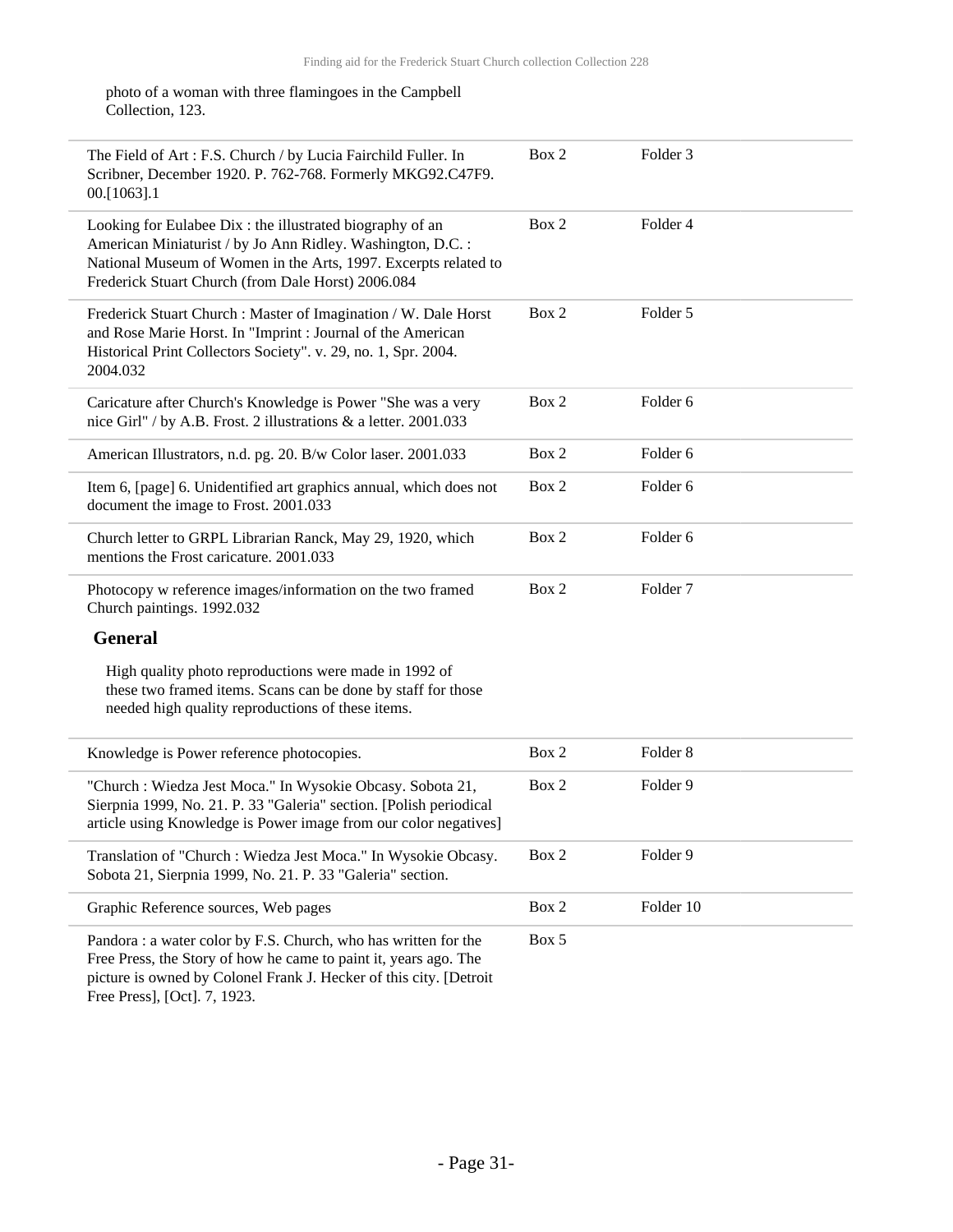#### **General**

Original oversized newspaper clipping, 2 parts. Church communication to the newspaper is dated in September.

#### <span id="page-31-0"></span>**Select entries from Price4Antiques.com**

| <b>Title/Description</b>                      | <b>Instances</b> |           |
|-----------------------------------------------|------------------|-----------|
| <b>Tiger Having Eaten Professor</b>           | Box 2            | Folder 11 |
| <b>Uncle Remus</b>                            | Box 2            | Folder 11 |
| Fox and Crane                                 | Box 2            | Folder 11 |
| Mad as March Hares                            | Box 2            | Folder 11 |
| <b>Flurry of Snow</b>                         | Box 2            | Folder 11 |
| Garden Scene with Women & Cherub              | Box 2            | Folder 11 |
| Flamingoes in Florida Landscape               | Box 2            | Folder 11 |
| Woman with White Doe                          | Box 2            | Folder 11 |
| Personal illustrated Note (three figures)     | Box 2            | Folder 11 |
| Personal illustrated Note, 1918               | Box 2            | Folder 11 |
| Personal illustrated Note, 1917. Putti w bird | Box 2            | Folder 11 |

**^** [Return to Table of Contents](#page-1-0)

### <span id="page-31-1"></span>**Series VIII. Reference Resources**

#### <span id="page-31-2"></span>**Subseries A. From Dale & Rosie Horst.**

#### **General**

Several of the graphic or information copies listed in sections above have been sent by the Horsts, or retrieved using the information in their checklist below.

### **Frederick Stuart Church (1842-1924) : a check list of illustrations appearing in newspapers, magazines and books / compiled by Dale and Rosie Horst. Newton, Ks. (4 versions+, latest most complete)**

| <b>Title/Description</b> |                        | <b>Instances</b> |           |  |
|--------------------------|------------------------|------------------|-----------|--|
|                          | July 19, 1998 version  | Box 2            | Folder 12 |  |
|                          | January 2000, Addendum | Box 2            | Folder 12 |  |
|                          | March 21, 2001 version | Box 2            | Folder 12 |  |
|                          | July 7, 2002 version   | Box 2            | Folder 12 |  |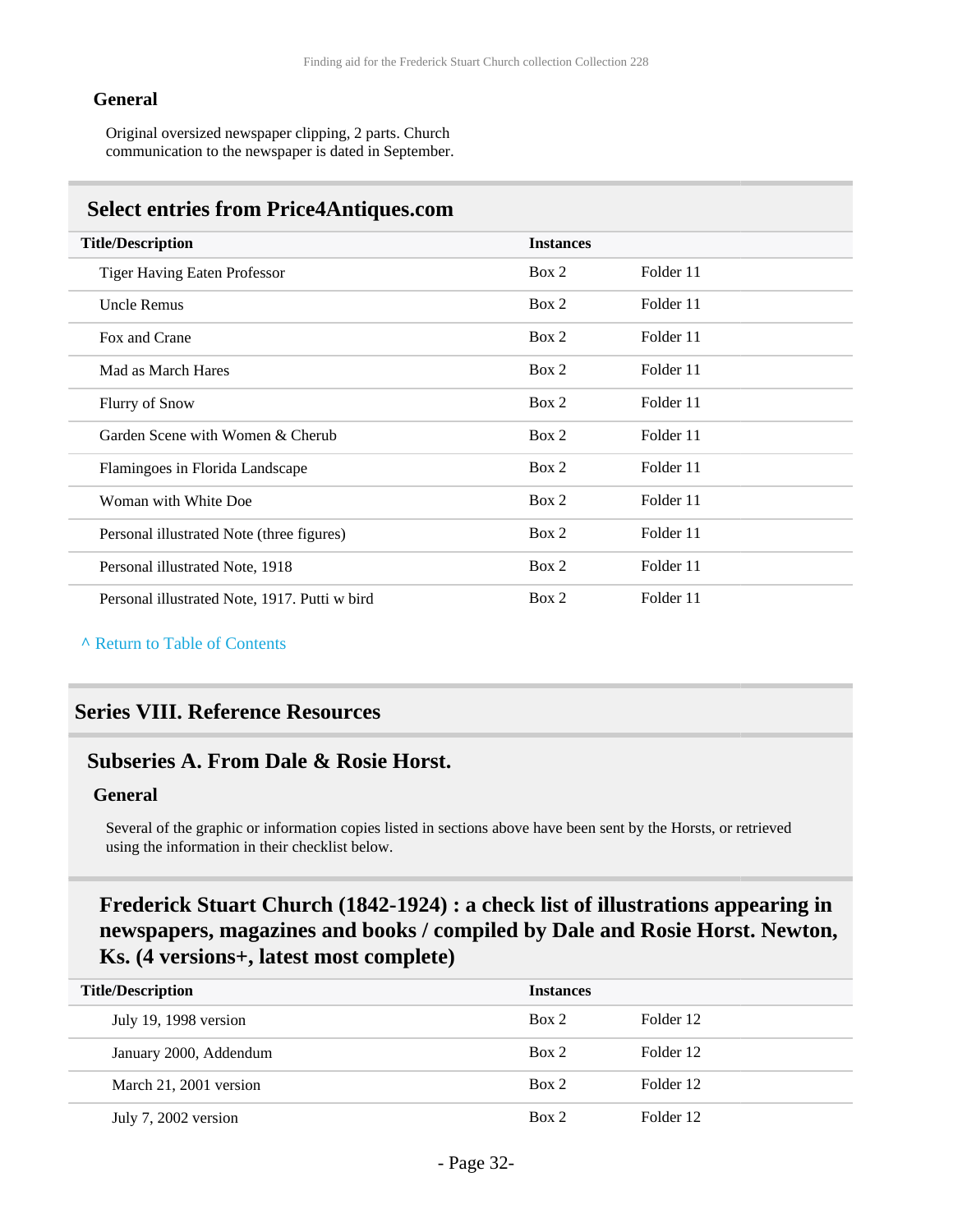| November 9, 2003 version                                   | Box 2                        | Folder 12                |
|------------------------------------------------------------|------------------------------|--------------------------|
| October 25, 2007 version in what 3-ringed binder. 2008.045 | <b>Box</b><br><b>Unknown</b> | Folder<br><b>Unknown</b> |
| Computer disk with earlier(?) version of Checklist         | Box 2                        | Folder 13                |

### **Horst Christmas Exhibit, Kauffman Museum, Newton, Kansas**

| <b>Title/Description</b>                                                            | <b>Instances</b> |           |
|-------------------------------------------------------------------------------------|------------------|-----------|
| Scenes of Christmas, 2003/2004                                                      | Box 2            | Folder 14 |
| Frederick S. Church: Holiday illustrations from the Horst<br>Collection, 2003/2004. | Box 2            | Folder 14 |

### **RESTRICTED. Hallmark Historical Collection illustrations.**

Conditions Governing Access:

**Legal Status:** Researchers should contact the Hallmark Archives for copies of these items, and for permissions for usage. Under copyright.

| <b>Title/Description</b> |                                                                                                                                                                         | <b>Instances</b> |           |
|--------------------------|-------------------------------------------------------------------------------------------------------------------------------------------------------------------------|------------------|-----------|
|                          | 2662LP. C. 1886. Female child with 3 rabbits in snowy scene.                                                                                                            | Box 2            | Folder 14 |
|                          | 2664LP. C. 1886. Female child serving bear a piece of pie,<br>snowy scene, with birds.                                                                                  | Box 2            | Folder 14 |
|                          | 3374LP. Credited to Church, but a different style than his<br>works. [Two females washing $&$ playing with 4 infants.]                                                  | Box 2            | Folder 14 |
|                          | 3375LP. Credited to Church, but a different style than his<br>works. Woman with putti playing the harp                                                                  | Box 2            | Folder 14 |
|                          | 4790LP. C. 1881. "A Load of Christmas Greens" [3 miniature<br>female children in gray coats, bonnets, and red boots, tugging<br>on a giant bird, with Christmas greens] | Box 2            | Folder 14 |
|                          | 4789LP. C. 1881. "A Christmas Carol" [5 female infants in<br>gray coats, bonnets, and red stockings, sitting on either side of<br>4 birds, on a limb.                   | Box 2            | Folder 14 |

#### <span id="page-32-0"></span>**Subseries B. From Deborah V. Hobler.**

| <b>Title/Description</b>                                                                                                                         | <b>Instances</b> |           |
|--------------------------------------------------------------------------------------------------------------------------------------------------|------------------|-----------|
| Images of Family holdings of Church illustrations. 2006.                                                                                         | Box 2            | Folder 15 |
| Digital Camera images of GRPL holdings and other materials<br>from Hobler research 2007 (2 CD's + 2 sheet letter of<br>explanation) 2007.063.002 | Box 2            | Folder 16 |

### <span id="page-32-1"></span>**Subseries C. Carnegie Hall Archives**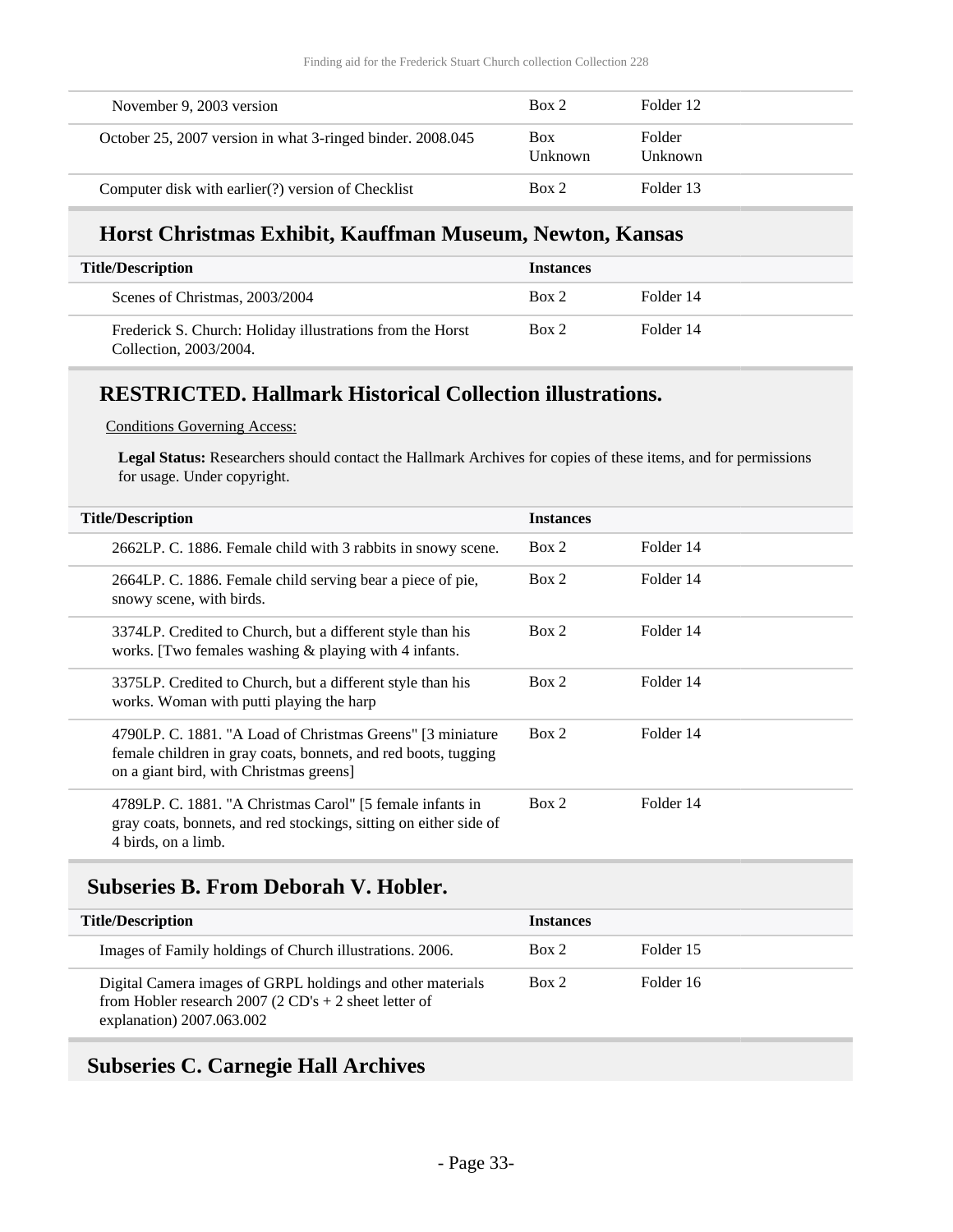### **Letters. (19 color laser photocopies, or color digital prints) Many address "Dear Doctor"**

| <b>Title/Description</b>                                         | <b>Instances</b>      |                   |
|------------------------------------------------------------------|-----------------------|-------------------|
| 1. August 8, n.d. Doctor. Bean with a man on his back, and       | <b>Box</b>            | Folder            |
| mule(?), right.                                                  | Unknown               | Unknown           |
| 2. December 25, n.y. Merry Xmas and Happy New Year to            | <b>Box</b>            | Folder            |
| Dr. Partridge. Rabbit                                            | Unknown               | Unknown           |
| 3. n.d. Doctor  Bear seated with crutch                          | <b>Box</b><br>Unknown | Folder<br>Unknown |
| 4. n.d. Doctor.  Bird left and Putti on crutches right           | <b>Box</b><br>Unknown | Folder<br>Unknown |
| 5. n.d. Putti working at easel. "The other panel went out to     | <b>Box</b>            | Folder            |
| Seattle, Washington "                                            | Unknown               | Unknown           |
| 6. n.d. "P.S. It will be here till Thursday p.m. " Pair of shoes | <b>Box</b>            | Folder            |
| with snakes coming out of them.                                  | Unknown               | Unknown           |
| 7. n.d. Man's head with snakes on either side, and reference to  | <b>Box</b>            | Folder            |
| Scotch Whiskey.                                                  | Unknown               | Unknown           |
| 8. Fragment of letter w/o illustration talking about an          | <b>Box</b>            | Folder            |
| unidentified woman. [See the Helen Darry references]             | Unknown               | Unknown           |
| 9. March 31, 1899. Doctor. Patridge (bird) left and Deer at      | <b>Box</b>            | Folder            |
| right, with a small church building with feet lower right.       | Unknown               | Unknown           |
| 10. 1901. Announcement for Studio at Carnegie Hall, 547th        | <b>Box</b>            | Folder            |
| St. & 7th Ave. with a woman's head and $\text{lion}(s)$ .        | Unknown               | Unknown           |
| 11. July 5, 1907. Doctor. Yoda type figure with a cocktail       | <b>Box</b>            | Folder            |
| glass with a red cherry on his head.                             | Unknown               | Unknown           |
| 12. February 23, 1915(?). Doctor. Stork left in red, with bear   | <b>Box</b>            | Folder            |
| seated right.                                                    | Unknown               | Unknown           |
| 13. June 12, 1916. Doctor. RE cost of 2 frames                   | <b>Box</b><br>Unknown | Folder<br>Unknown |
| 14. August 12, 1916. Far Hills, N. Jersey. Doctor. Two           | Box                   | Folder            |
| figures. Bottom is rabbit with Ice Cream Soda.                   | Unknown               | Unknown           |
| 15. August 12, n.y. Doctor. No images. May be the second         | <b>Box</b>            | Folder            |
| page of above.                                                   | Unknown               | Unknown           |
| 16. n.d. Reference to Far Hills. Artist seated at his easel      | <b>Box</b>            | Folder            |
| "Please cook me a dish of fried potatoes".                       | Unknown               | Unknown           |
| 17. Xmas 1919. Doctor. Rabbit pulling sleigh with Scotch,        | <b>Box</b>            | Folder            |
| Rye, Gin.                                                        | Unknown               | Unknown           |
| 18. October 25, 1923. Doctor. No illustration. RE Miss Helen     | <b>Box</b>            | Folder            |
| Darry $(?) \dots (2$ pages)                                      | Unknown               | Unknown           |